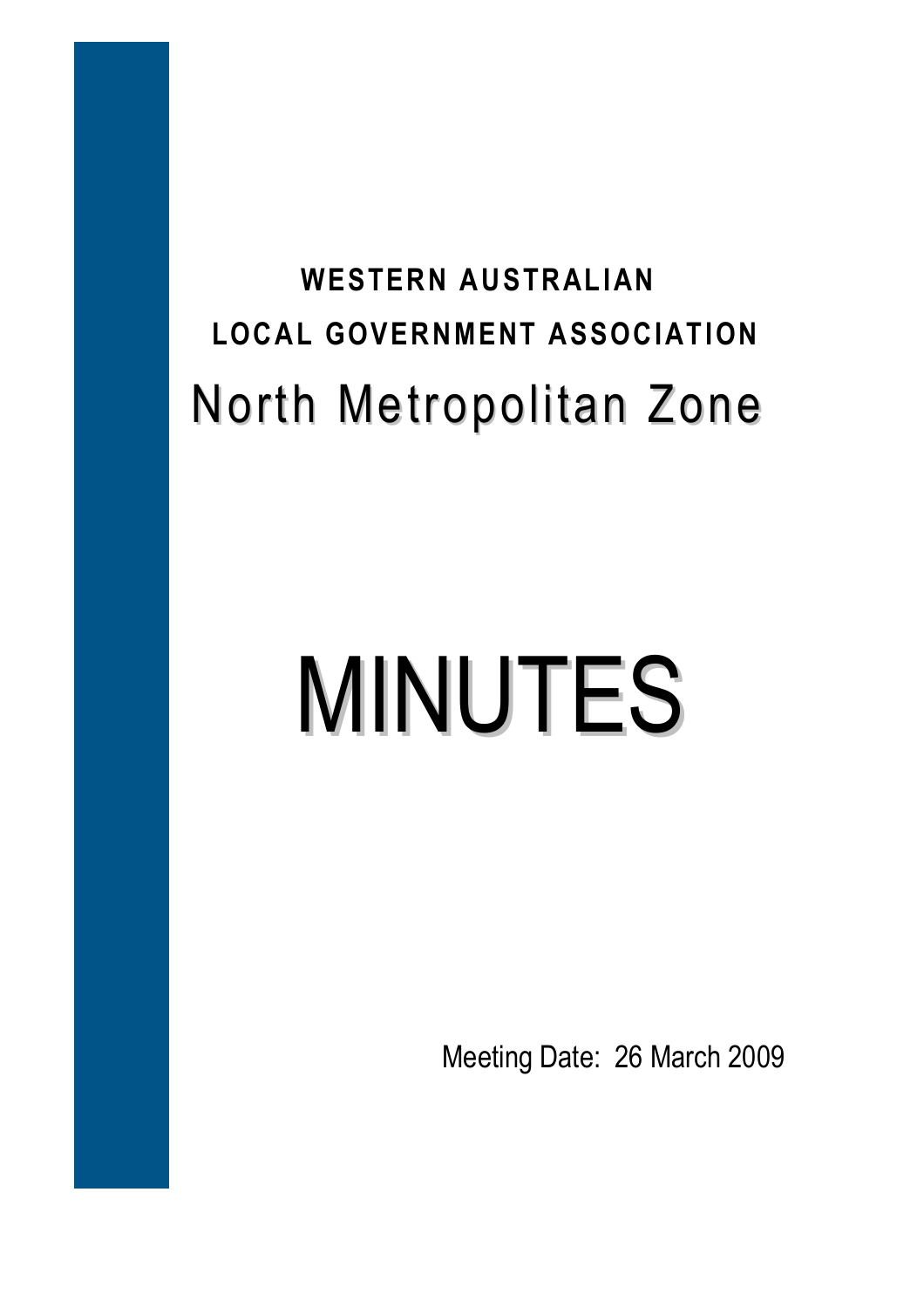# **TABLE OF CONTENTS**

| 1              | Attendance                                                                                                                                | 3  |
|----------------|-------------------------------------------------------------------------------------------------------------------------------------------|----|
|                | Declaration of Opening                                                                                                                    | 3  |
|                | Apologies                                                                                                                                 | 3  |
| $\overline{2}$ | Announcements                                                                                                                             | 4  |
| 3              | <b>Confirmation of Minutes</b>                                                                                                            | 4  |
| 4              | <b>Business Arising from Minutes</b>                                                                                                      | 4  |
| 5              | Deputations/Presentations                                                                                                                 | 4  |
| 6              | Matters referred to WALGA                                                                                                                 | 4  |
| 7              | <b>Reports from Members Councils</b>                                                                                                      | 5  |
|                | 7.1 Shopping Trolleys                                                                                                                     | 5  |
|                | 7.2 State Administrtive Tribunal Outcomes                                                                                                 | 6  |
|                | 7.3 City of Wanneroo – Report on State Administrative Tribunal Process                                                                    | 7  |
|                | 7.4 Local Government Reform Strategies                                                                                                    | 9  |
|                | 7.5 Late Report - Local Government Act Rating Exemptions for Charitable<br>Purposes – Section 6.26(2)(G) of the Local Government Act 1995 | 10 |
|                | 7.6 Late Report - City of Stirling - Report on State Administrative Tribunal<br><b>Process</b>                                            | 12 |
| 8              | <b>WALGA State Council Agenda - Matters for Discussion</b>                                                                                | 14 |
| 9              | <b>WALGA State Council Members' Report</b>                                                                                                | 14 |
| 10             | <b>General Business</b>                                                                                                                   | 14 |
| 11             | Date, Time and Place of Next Meeting                                                                                                      | 14 |
| 12             | Closure                                                                                                                                   | 14 |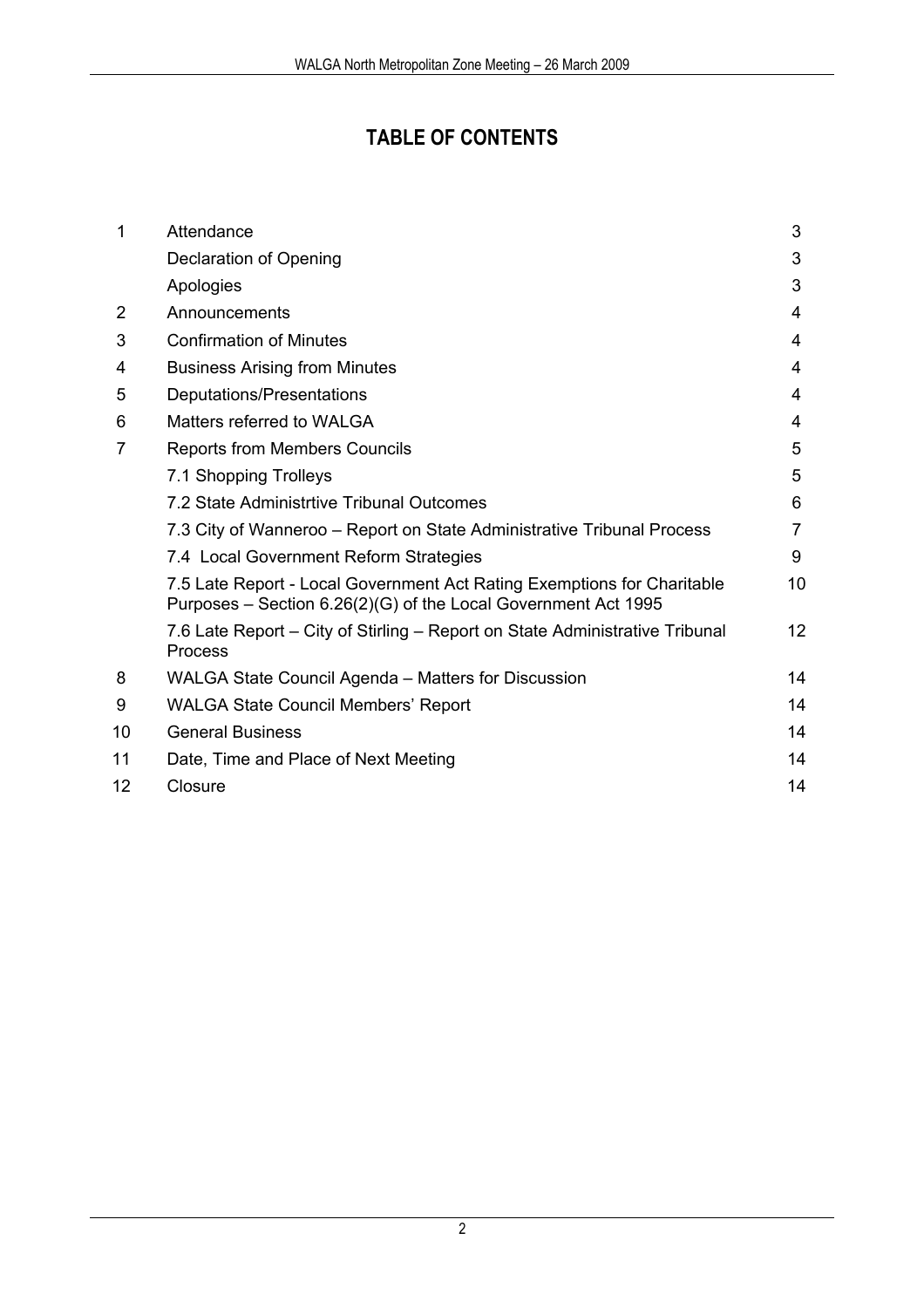**MINUTES OF MEETING OF THE NORTH METROPOLITAN ZONE OF THE WESTERN AUSTRALIAN LOCAL GOVERNMENT ASSOCIATION HELD AT THE HELD IN CONFERENCE ROOM 1, JOONDALUP CIVIC CENTRE, BOAS AVENUE, JOONDALUP ON THURSDAY 26 MARCH 2009** 

# **1. ATTENDANCE**

# **City of Wanneroo**

|           | Committee Members: Cr Frank Cvitan (Deputy Chairperson) |
|-----------|---------------------------------------------------------|
|           | Cr Tracey Roberts                                       |
|           | Cr Rudi Steffens                                        |
|           | Cr Bob Smithson – Deputising for Cr Maureen Grierson    |
| Officers: | Ms Karen Caple, Director Governance & Strategy          |

# **City of Joondalup**

| Committee Members: Cr Russ Fishwick |                                                 |
|-------------------------------------|-------------------------------------------------|
|                                     | Cr Mike Norman – Deputising for Cr Tom McLean   |
| Officers:                           | Mr Garry Hunt, Chief Executive Officer          |
|                                     | Mr Mike Smith, Manager Governance and Marketing |

# **City of Stirling**

| Committee Members: Cr David Boothman | Cr Bill Stewart                                                              |
|--------------------------------------|------------------------------------------------------------------------------|
|                                      | Cr Terry Tyzack<br>from 1803 hrs<br>Cr Elizabeth Re                          |
| Officers:                            | Mr Stuart Jardine, Chief Executive Officer                                   |
|                                      | Mr Aaron Bowman, Manager of Governance and Council Support                   |
| WALGA                                | Cr Bill Mitchell, President                                                  |
|                                      | Mr Zac Donovan, Executive Manager Marketing & Communications                 |
| <b>Secretariat</b>                   | Mrs Janet Foster, Administrative Services Coordinator (City of<br>Joondalup) |

# **DECLARATION OF OPENING**

The Chairperson declared the meeting open at 1800 hrs.

# **APOLOGIES:**

| City of Joondalup | <b>Mayor Troy Pickard</b><br>Cr Tom McLean<br>Cr Trona Young                        |
|-------------------|-------------------------------------------------------------------------------------|
| City of Wanneroo  | Cr Maureen Grierson<br>Mr Daniel Simms, Chief Executive Officer<br>Cr Alan Blencowe |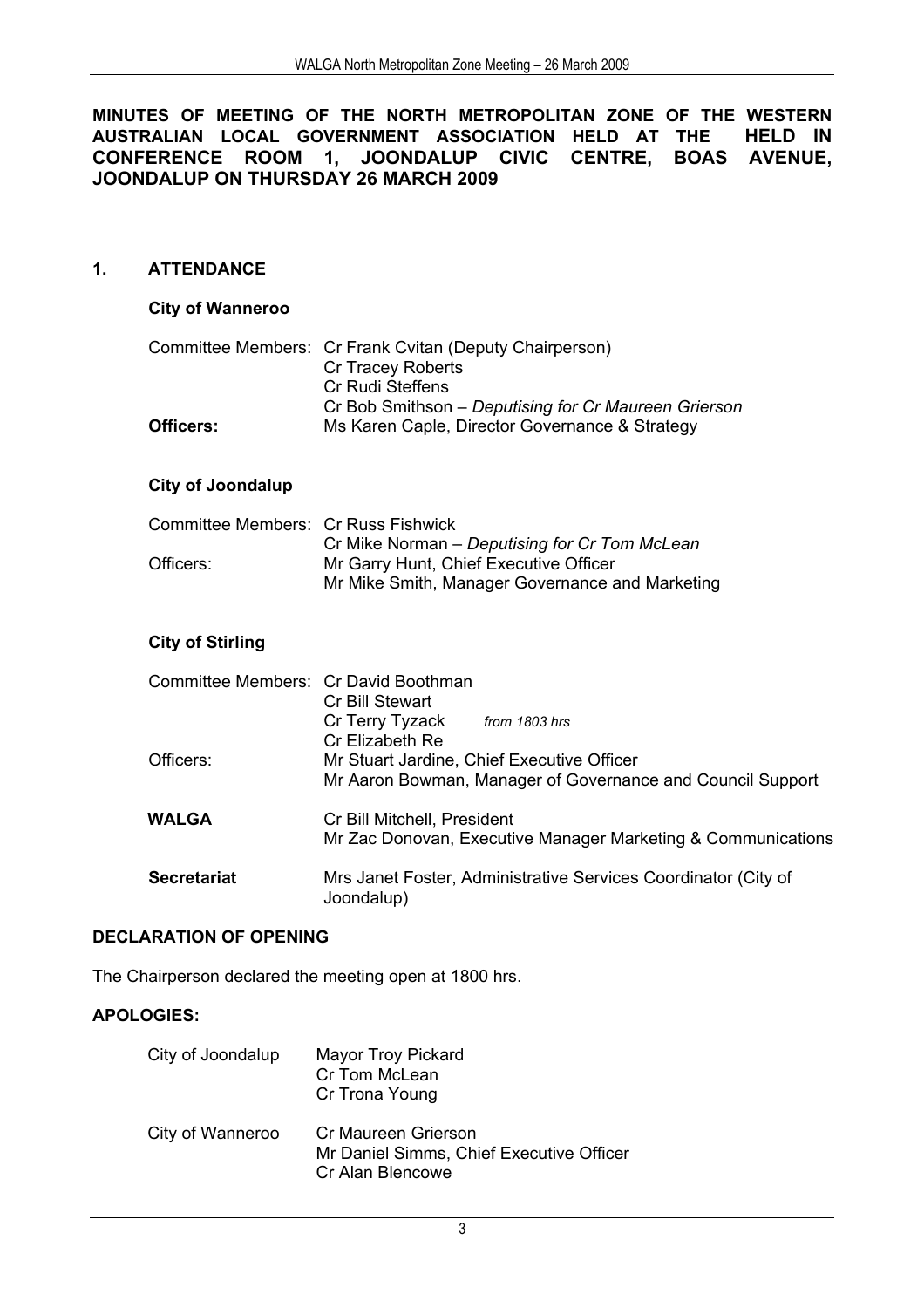# **2. ANNOUNCEMENTS**

 Chief Executive Officer, Mr Garry Hunt, advised that should the meeting extend beyond 1900 hrs he would be required to leave in order to greet a visiting delegation from Jinan, China.

# **3. CONFIRMATION OF MINUTES**

**MOVED Cr Fishwick SECONDED Cr Re that the Minutes of the Ordinary meeting of the North Metropolitan Zone held on Thursday 20 November 2008 be confirmed as a true and accurate record of the proceedings.** 

 **The Motion was Put and CARRIED** 

*Cr Tyzack entered the Room at 1803 hrs.* 

**MOVED Cr Fishwick SECONDED Cr Re that the Minutes of the Special Meeting of the North Metropolitan Zone held on Wednesday 25 February 2009 be confirmed as a true and accurate record of the proceedings.**

 **The Motion was Put and CARRIED** 

# **4. BUSINESS ARISING FROM MINUTES**

Nil.

# **5. DEPUTATIONS/PRESENTATIONS**

Nil.

# **6. MATTERS REFERRED TO WALGA**

# **6.1 Status Report on Matters referred to WALGA State Council for Action.**

As a means of increasing communication and providing feedback to the North Metropolitan Zone, a schedule has been prepared on matters referred to WALGA State Council for action.

A query was raised as to whether names of voters should be recorded in the minutes. Members were advised that Clause 24 of the North Metropolitan Zone Standing Orders provides that "…a delegate may call for a division".

### **MOVED Mayor Boothman SECONDED Cr Fishwick that the Status Report be RECEIVED.**

# **The Motion was Put and CARRIED CARRIED**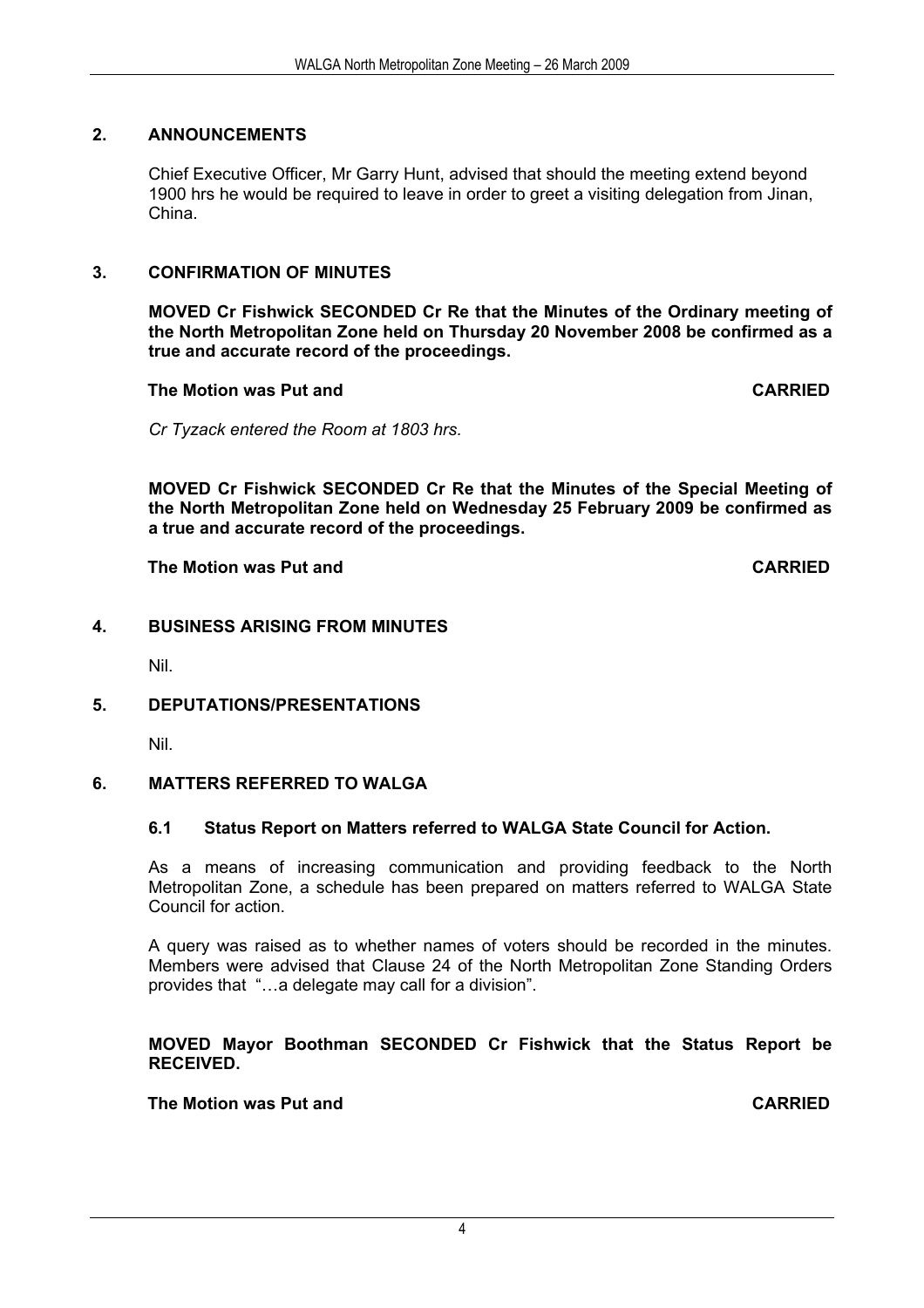# **7. REPORTS FROM MEMBER COUNCILS**

# **7.1 SHOPPING TROLLEYS**

*Report submitted by City of Joondalup* 

# **IN BRIEF**

**To brief the North Metropolitan Zone on the Local Law amendment at the City of Joondalup which increases the penalty associated with abandoned shopping trolleys.** 

# **BACKGROUND**

For some time, the City of Joondalup has been concerned about abandoned shopping trolleys. The City has endeavoured to address this issue in a variety of ways. Most recently, it resolved to support a Local Law which increases the penalty for an abandoned shopping trolley to \$5,000 and establishes an infringement penalty of \$500 for the offence.

The City considered requiring retailers to put contact phone numbers on shopping trolleys. However, this matter was not progressed because of arguments presented by retailers about difficulties with its implementation.

The City also considered eliminating the requirement to give retailers notice before impounding trolleys. Again, this matter was not progressed as it was considered likely to attract the attention of the Joint Standing Committee on Delegated Legislation.

# **COMMENT**

The Retail Traders Association argued strongly against the new Local Law. However, the City of Joondalup believes it will assist in reducing the incidences of abandoned trolleys.

**MOVED Cr Fishwick SECONDED Cr Norman that the North Metropolitan Zone NOTES the increase in the penalty and infringement penalty associated with abandoned shopping trolleys being implemented in the City of Joondalup.** 

Discussion ensued.

**The Motion was Put and CARRIED CARRIED**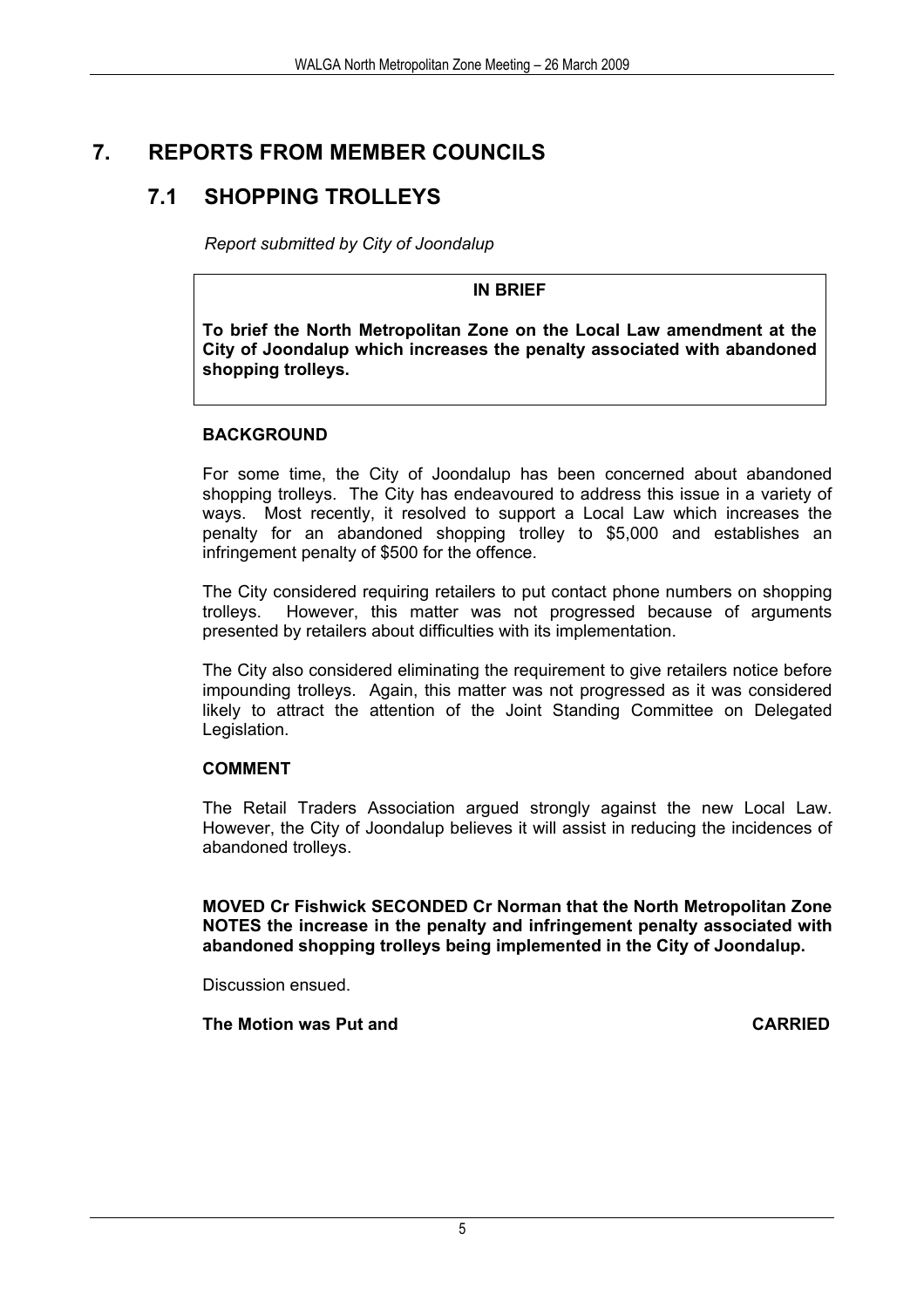The Deputy Presiding Person advised that Items 7.2 and 7.3, and Late Item 7.6 would be dealt with together as each relates to State Administrative Tribunal outcomes.

# **7.2 STATE ADMINISTRATIVE TRIBUNAL OUTCOMES**

*Report submitted by City of Joondalup* 

**IN BRIEF** 

**For the North Metropolitan Zone to note the analysis of the City of Joondalup's matters before the State Administrative Tribunal.** 

# **BACKGROUND**

At the November meeting of the North Metropolitan Zone, it was resolved that:

*"comments be sought from Member Councils on the State Administrative Tribunal Process for discussion at the meeting of the North Metropolitan Zone to be held on 26 March 2009."* 

This report presents the situation for the City of Joondalup.

# **COMMENT**

Listed below are the number of hearings heard by the SAT to which the City of Joondalup has been a party since 2005.

Total hearings since 2005

| Year | Total            | <b>Total minus withdrawals</b> |
|------|------------------|--------------------------------|
| 2005 | (1 withdrawn)    |                                |
| 2006 | 19 (8 withdrawn) |                                |
| 2007 | (1 withdrawn)    |                                |
| 2008 | (5 withdrawn)    |                                |

| % of hearings - planning issues<br>$= 83%$ | % of hearings - commercial/civil<br>$= 17%$ |
|--------------------------------------------|---------------------------------------------|
| For $COJ - 36%$                            | For $COJ - 25%$                             |
| Against COJ - 31%                          | Against COJ - 50%                           |
| Withdrawn $-33%$                           | Withdrawn $-33%$                            |

**MOVED Cr Roberts SECONDED Mayor Boothman that the North Metropolitan Zone NOTES:** 

- **1 the analysis of the City of Joondalup's matters before the State Administrative Tribunal provided in Item 7.2;**
- **2 the report of the City of Wanneroo in relation to State Administrative Tribunal Process provided in Item 7.3;**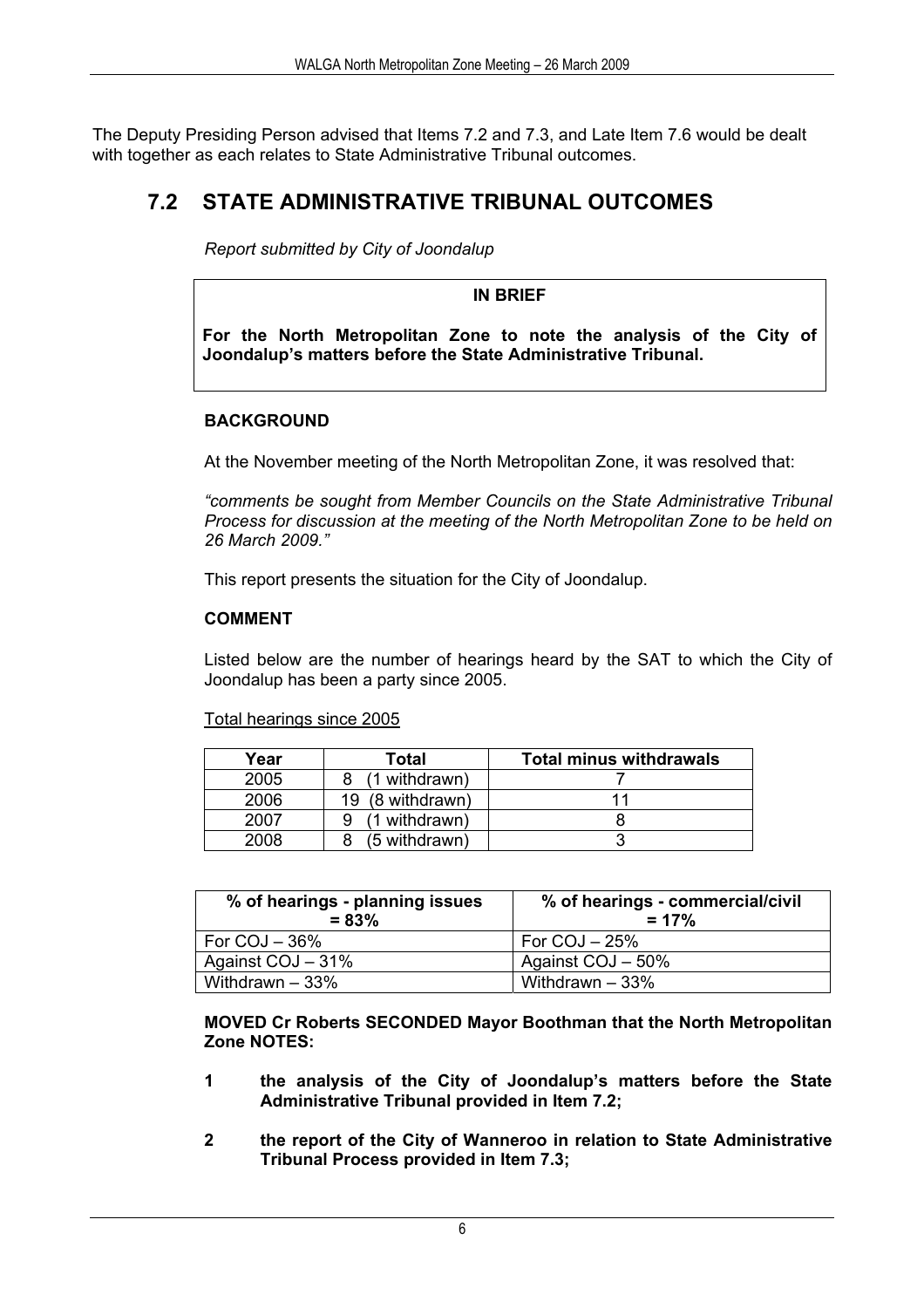# **3 the report of the City of Stirling in relation to the State Administrative Tribunal Process provided in Item 7.6.**

Discussion ensued.

 **The Motion was Put and CARRIED** 

# **7.3 CITY OF WANNEROO - REPORT ON STATE ADMINISTRATIVE TRIBUNAL PROCESS**

*Report submitted by City of Wanneroo* 

**IN BRIEF** 

**At the WALGA North Metropolitan Zone meeting in late November 2008 it was resolved that comments be sought from Member Councils on the State Administrative Tribunal (SAT) process. This report provides the City of Wanneroo's comments on the matter.** 

# **BACKGROUND**

The majority of the City's dealings with the SAT originate from applications for review against discretionary planning decisions where the City is the decisionmaker, and occasionally involving the City where the decision-maker is the Western Australian Planning Commission (WAPC).

The comments contained in this report are based on the City's experiences with SAT on planning and development issues alone.

# **COMMENT**

The City of Wanneroo provides the following comments on the SAT process:

- 1 The process followed by the SAT in scheduling, mediating and hearing applications for review is generally considered to be reasonable and transparent. The SAT usually makes every effort to deal with matters promptly and efficiently, and wherever possible attempts to arbitrate an outcome acceptable to all parties, to avoid the need for applications to proceed to full hearing. One frustration of this approach however is the need for local government to reconsider (sometimes more than once) its decision at the request of SAT.
- 2 The general objective and philosophy of the SAT when it first replaced the former Town Planning Appeals Tribunal, was to deal with applications for review with as much informality as possible. Since that time however, the roles and responsibilities of the SAT have expanded greatly; giving rise to a higher degree of formality and protocol in SAT proceedings than previously existed. This in turn has tended to increase the reliance of local government and applicants alike on legal representation in SAT proceedings; often creating an adversarial and litigious environment between the parties.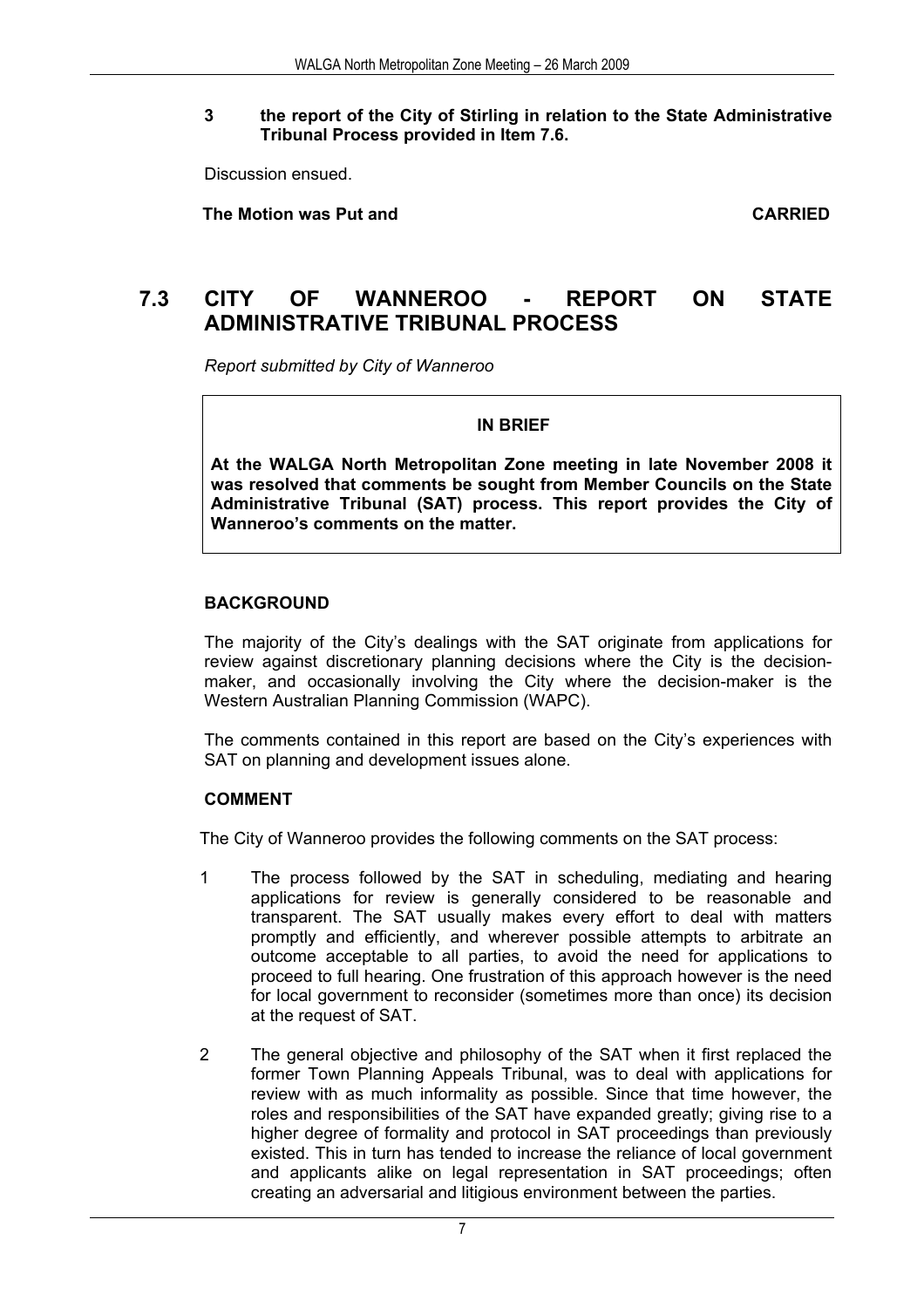- 3 One common complaint about SAT proceedings is that the majority burden of responsibility is now placed on the decision-maker to defend its decision, rather than equally on the decision-maker and applicant to justify their respective positions. The main problems with this approach are twofold. Firstly, it creates an environment that tolerates and supports spurious, incomplete or unacceptable applications being lodged with the local government purely to generate a right of review through the SAT. Secondly, it imposes a significant workload burden on the local government to provide the facts and background to the application and to justify why the decision was taken.
- 4 Applications for review through the SAT are sometimes lodged mischievously in an attempt to circumvent the orderly and proper planning process. An example of this might be an application for review of a local government or WAPC decision to refuse urban development or subdivision of land in a rural zone, ahead of the required structure planning or appropriate zoning being in place.
- 5 Given the increasing reliance on legal representation in SAT proceedings, it is inevitable that local government will need to carefully consider its position during mediation, having regard to the cost and consequence of defending the original position in a full hearing. While there is inherently nothing wrong with this careful consideration, some applicants may attempt to exploit this situation to intimidate the local government into making a particular decision that it would not otherwise make.
- 6 Arguably, some of the above-mentioned circumstances may have evolved from the SAT's frustration with some decision-makers to rely on the SAT to make decisions on difficult planning and development matters, in an attempt to distance themselves from an unpopular, but perhaps appropriate decision.

# **RECOMMENDATION**

That the North Metropolitan Zone NOTES the report of the City of Wanneroo in relation to State Administrative Tribunal Process.

# **This item was considered earlier in the meeting, in conjunction with Item 7.2**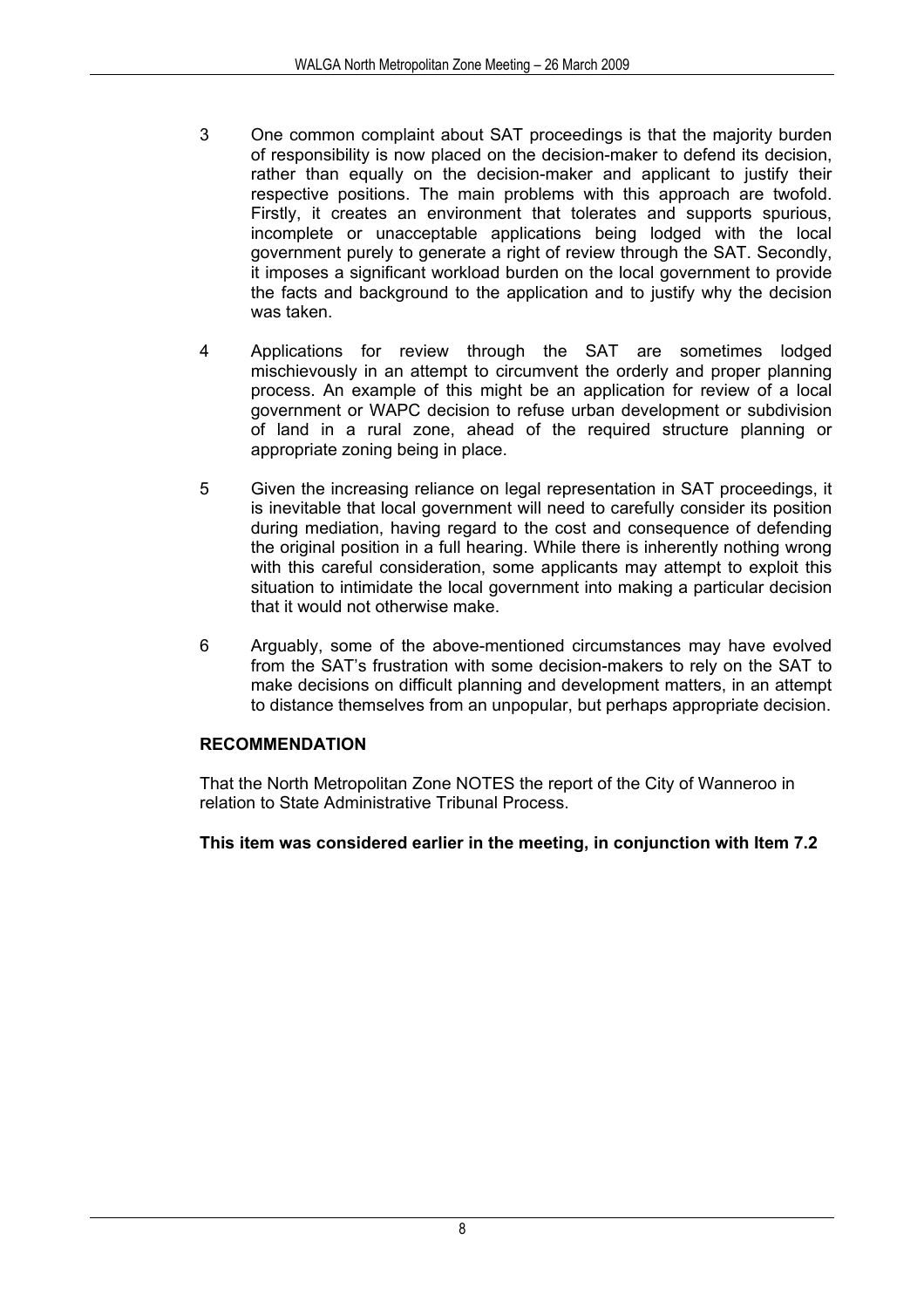# **7.4 LOCAL GOVERNMENT REFORM STRATEGIES**

*Report submitted by City of Joondalup* 

# **IN BRIEF**

**To request North Metropolitan Zone members to present a status report in relation to Local Government reform strategies.** 

# **BACKGROUND**

In February 2009, the Minister for Local Government; Heritage; Citizenship and Multicultural Interests, Hon John Castrilli, announced the State Government's package of Local Government reform strategies. These strategies were aimed at achieving greater capacity for Local Governments to better plan, manage and deliver services to their communities with a focus on social, environmental and economic sustainability.

The principal strategies are voluntary structural reform, with the main objective to reduce the number of local governments across the State, and reduce the total number of elected members to between six and nine.

The Minister established a Steering Committee to coordinate the review. Since the assessment, the WA Local Government Authority (WALGA) has carried a resolution in response and is intending to take a lead in responding to the Minister.

The Steering Committee has issued a set of guidelines to assist local governments through the reform process. These guidelines set out a timetable for local governments to follow in order to meet the Minister's deadline of August 2009.

# **COMMENT**

Each local government is examining their individual situation in response to the Minister's request. It is suggested that each member of the North Metropolitan Zone prepare a status report for presentation to the 28 May 2009 meeting.

**MOVED Cr Fishwick SECONDED Cr Norman that the Cities of Joondalup, Stirling and Wanneroo be REQUESTED to prepare a status report relating to the Minister's Local Government Structural Reform Strategy for presentation to the 28 May 2009 meeting of the WALGA North Metropolitan Zone.**

Discussion ensued.

 **The Motion was Put and CARRIED**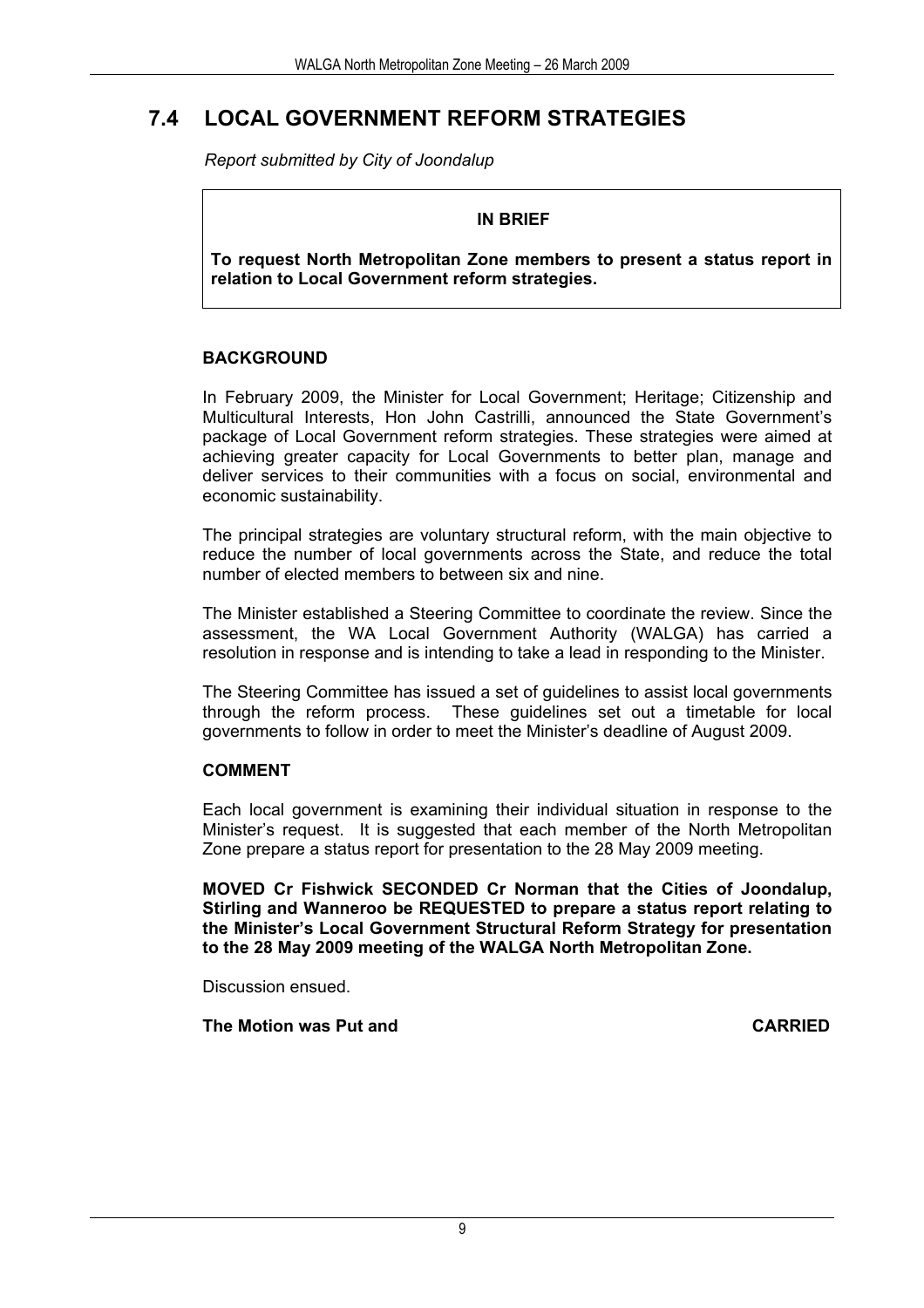# **LATE REPORTS**

# **7.5 LATE REPORT - LOCAL GOVERNMENT ACT RATING EXEMPTIONS FOR CHARITABLE PURPOSES – SECTION 6.26(2)(G) OF THE LOCAL GOVERNMENT ACT 1995**

*Report submitted by the City of Stirling* 

# **IN BRIEF**

**The City of Stirling would like to again raise its concern over the Charitable Rating Exemption provisions of the Local Government Act (1995). The City believes that these provisions are now applying in situations they were never intended to and are responsible for a significant loss of funding from Local Governments prime revenue source.** 

# **BACKGROUND**

The City of Stirling would like to raise its concern over the Charitable Rating Exemption provisions of the Local Government Act (1995). The City believes that these provisions are now applying in situations they were never intended to and are responsible for a significant loss of funding from Local Governments prime revenue source.

The charitable exemption provision of the old Local Government Act was not changed when the new Act was drafted in 1995. This provision was previously used to provide rating exemptions to properties that were used to provide crisis accommodation to individuals and families. These properties were typically very old, with basic facilities, owned by charities or religious organisations and provided at a very lox, even uneconomic rent. Over time, these properties were used less and less as other welfare arrangements provided a better standard of accommodation for those in need.

Over time and with less use these old properties were redeveloped into accommodation for pensioners and the long standing exemptions continued without review. The owners of these properties (registered charities and religious organisations) soon realised that there was a developing market for retirement properties, particularly those providing community facilities in a "village" atmosphere.

New properties were purchased and the rate of construction of these developments increased tremendously. The City of Stirling and many other local governments recognised the changes and reassessed the rating exemptions previously awarded.

These new developments no longer provide just "a roof over their heads" of the disadvantaged but rather provide quality housing for a range of people including those still working and those who are independent in retirement.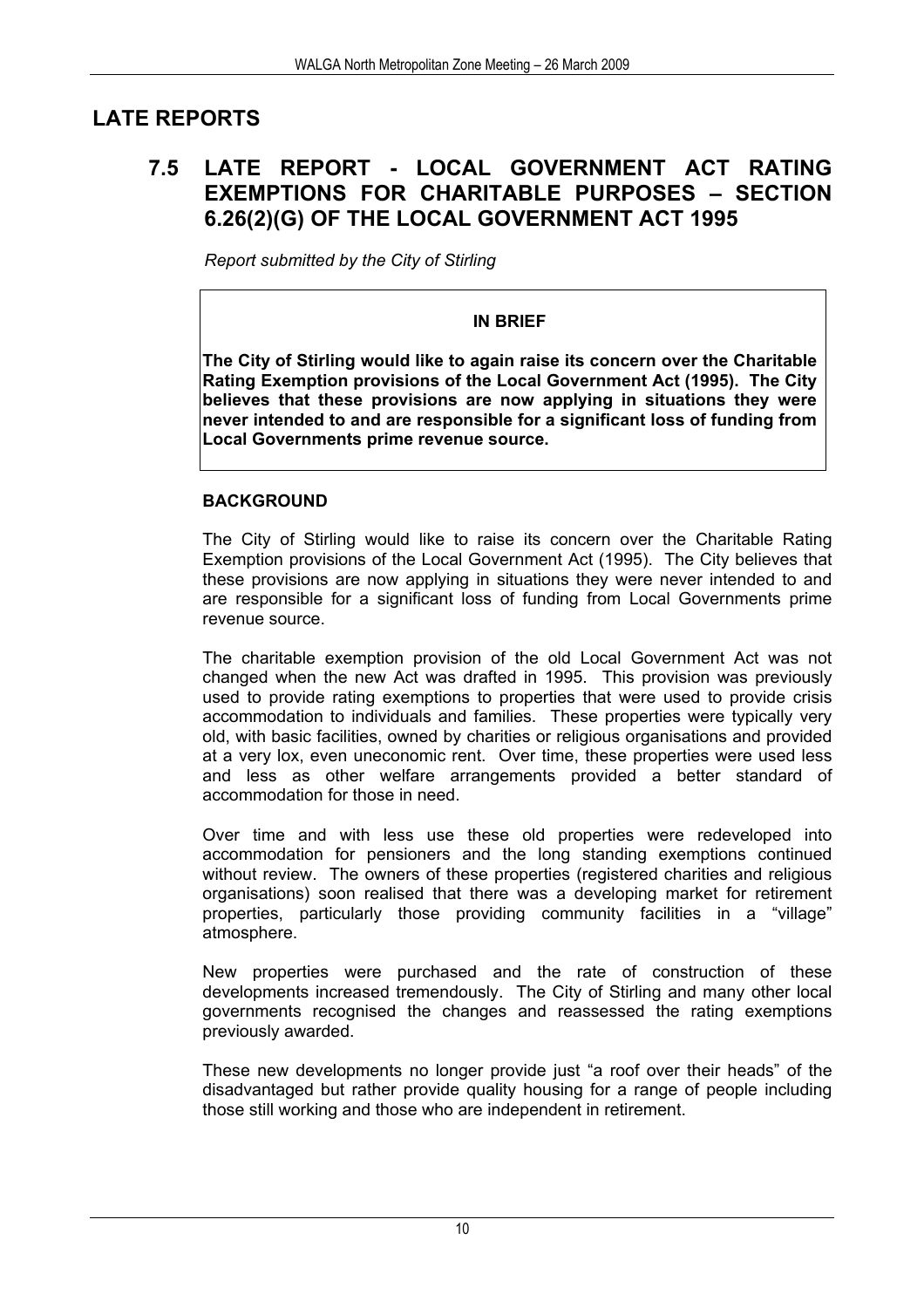# **COMMENT**

In 2005 the City of Stirling lost an appeal to the state Administrative Tribunal relating to rating exemptions for independent living units in retirement villages owned by charitable organisations. Since that time, pressure has been mounting to allow charitable exemptions in other situations.

The circumstances of the latest situation involve a large number of Homeswest properties which have been leased to charitable organisations at a peppercorn rent. These properties are then leased to individuals or families where one or more of the occupants has a disability. Legal advice has indicated to the City that given the rulings in the retirement village case these community housing properties are also exempt from rates under the current legislation.

The City has now lost revenue of \$1.090M per annum relating to independent living units in retirement villages and \$0.171M per annum in relation to "community housing" properties predominately leased from Homeswest.

The fact is the City is still required to provide facilities and services to the residents of these properties and no longer receive nay contribution form them. This burden now falls on the remainder of the community resulting in a pseudo welfare system.

Unfortunately, the current situation involves the incremental cost shifting of welfare to local governments. Pensioners and persons with disabilities are able to access state funded rating concessions through the Pensioners Rates Rebates and Deferment Act 1992. This is considered to be an appropriate means tested, welfare arrangement where the benefit goes directly to the targeted recipient. It should be noted that the benefit from any rates exemption goes to the owner, in these cases this is the charitable organisation, which may or may not pass on the benefit to their tenants.

The charitable exemption provisions of the Act have been in place for over half a century. During this time, the world has taken on a much more business focussed approach. It is Local Governments belief that the previous exemption provisions which gave rate relief to crisis care accommodation is now being exploited for business purposes. The State Administrative Tribunal concluded that the exemption provisions would need amendment if the independent living units in retirement villages were to become rateable.

Since the State Administrative Tribunal ruling in 2005 the Local Government Advisory Board has held an "Inquiry into the Operation of Section 6.26(2)(G) of the Local Government Act 1995 - rating of land used for charitable purposes". The previous government, after much political lobbying and media attention generated by the charitable sector, decided not to change the Act. This was extremely disappointing and the City of Stirling requests that this matter be revised and some fairer outcome result.

The attachment (Attachment 2) is an advertisement announcing the latest stage to the Freemasons retirement village in Alexander Drive, Menora. In their own words "First Class Retirement Village Lifestyle" offering "stunning new luxury 3 bedroom, 2 bathroom retirement villas" – are "priced for today's market at \$750,000". These are not freehold sales but "lease for life" arrangements where the owner, Freemasons WA, is able to obtain a charitable exemption from Council Rates.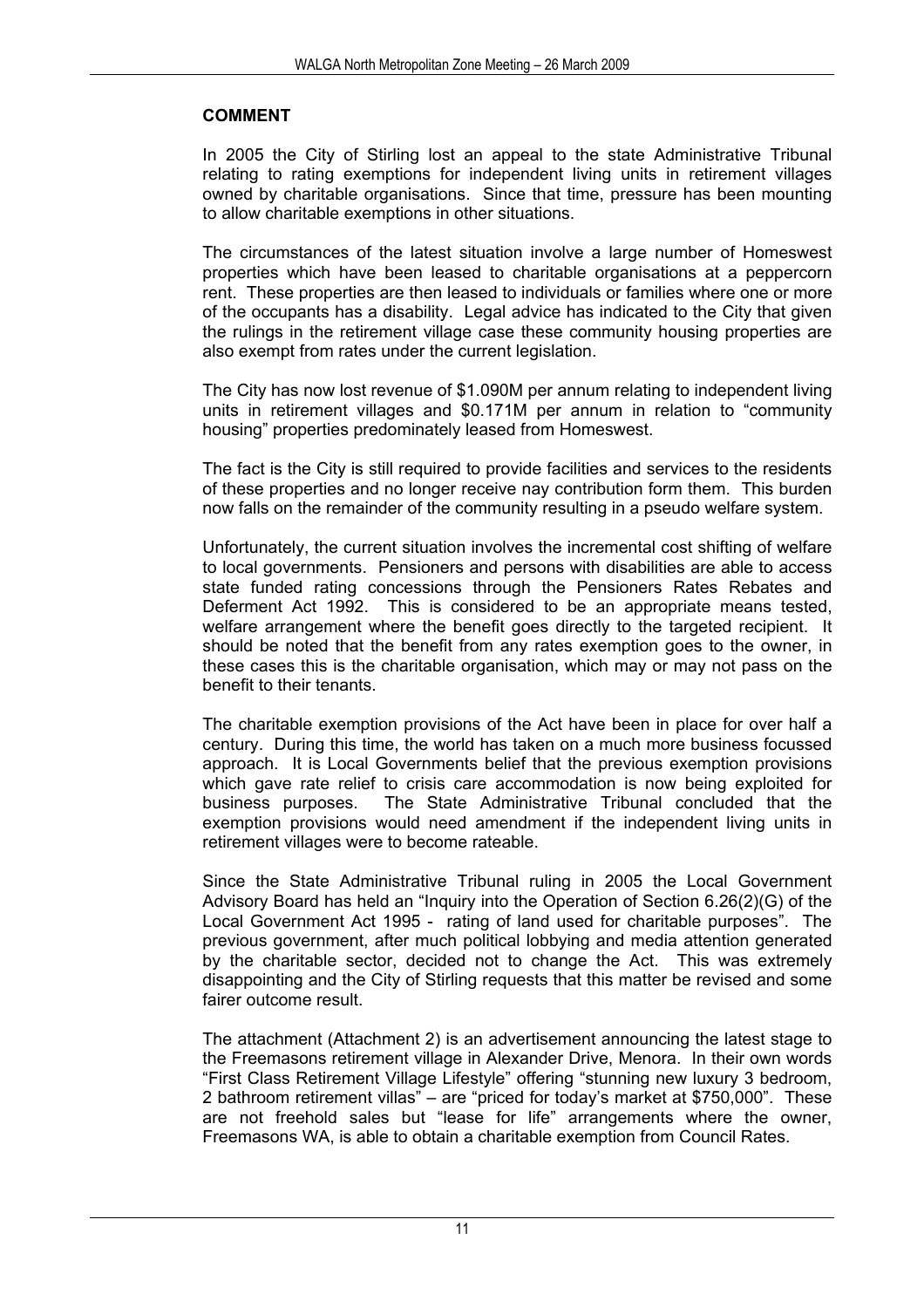**MOVED Mayor Boothman SECONDED Cr Stewart that the North Metropolitan Zone Committee SEEKS the support of the West Australian Local Government Association (WALGA) to lobby the State Government for a change to the Charitable Rating Exemption provisions within the Local Government Act (1995).** 

Discussion ensued.

**MOVED Cr Fishwick SECONDED Cr Re that consideration of this matter be DEFERRED to enable views to be provided by Member Councils.** 

**The Motion was Put and CARRIED CARRIED** 

# **7.6 LATE REPORT - CITY OF STIRLING - REPORT ON STATE ADMINISTRATIVE TRIBUNAL PROCESS**

*Report submitted by City of Stirling* 

**IN BRIEF** 

**At the WALGA North Metropolitan Zone Meeting in late November 2008 it was resolved that comments be sought from Member Councils on the State Administrative Tribunal (SAT) process. This report provides the City of Stirling's comments on the matter.** 

# **BACKGROUND**

The majority of the City's interaction with the SAT relate to development related matters in either planning, building or environmental health/compliance where the City has been a decision maker or issued a notice under relevant legislation.

The City is therefore the respondent to these matters and is required to allocate resources in supporting its response to an application for review lodged with the SAT by an applicant.

# **COMMENT**

The City of Stirling has experienced significant levels of development activity during the past 3 years and at any one time may be dealing with up to 17 individual SAT matters, which are resolved either via mediation or through a decision of the Tribunal or by the applicant withdrawing their application for review.

Apart from the ability for an applicant to seek review of a discretionary decision of the City, the SAT process has proved useful in a number of respects in relation to a range of City of Stirling matters: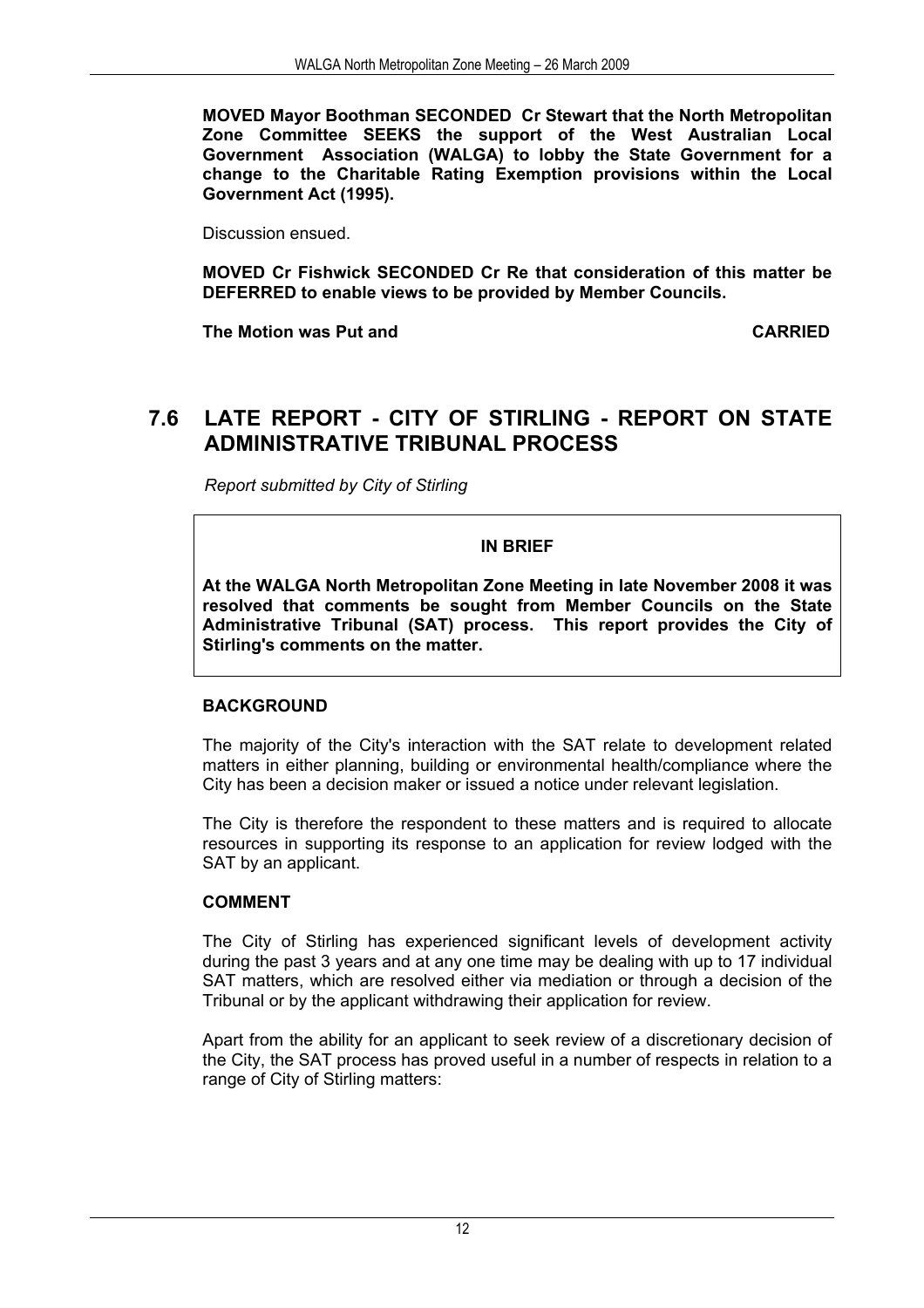- 1. Supporting the Council's policy position in respect to refusal of specific demolition applications in Heritage Protection Areas of the Mt Lawley, Menora and Inglewood following the adoption in mid-2006 of new Character Retention Guidelines. The SAT's decisions have added credibility to the Council's Guidelines and have been used when considering similar applications.
- 2. Mediating matters of significant concern which impacted beyond a City Planning decision, as in the case of the Moss Glades Retirement Village which was also the subject of a separate action brought against the village developers by the residents of the village and the Department of Employment and Consumer Protection. This enabled the SAT to conduct joint mediations in attempt to resolve the range of matters with the developer of the village.
- 3. Dealing with protracted matters such as that of a residence that was unfit for habitation involving two elderly residents. The outcome was the SAT upholding the order to demolish the house. The SAT process provided an impartial vehicle to determine the validity of the City's notice and proved to be the best approach in dealing with this matter and enabled other government agencies to become involved.
- 4. The opportunity to review the original decision (when instructed by the SAT) in respect to matters where new information is provided by an applicant, thus potentially avoiding the costs of a full hearing.

The processes used by SAT are generally seen by the City to be reasonable. The SAT does make every effort to deal with matters efficiently and promptly, however the delivery of decisions in some cases can take a number of months. At Stirling, the Council is provided with a monthly update of the status of SAT matters to enable Councillors to see all matters currently before the Tribunal.

The introduction of the SAT has placed additional resource demands on local government, both in terms of human and financial resource requirements. The City has an adopted procedure for dealing with SAT matters which aims to mitigate these costs by ensuring that legal representation is only used when necessary. Overall however, the SAT process is seen by the City to be fair and transparent. The City recognises that in dealing with quasi-judicial matters such as planning decisions, where discretion is being exercised, that the Council (and also officers acting under delegated authority) need to be diligent in its decision making processes and provide reasoning based on sound planning grounds.

Where applicants submit an application for review to the SAT that may be without apparent substance, the City's experience is that these are normally dealt with quickly and efficiently by the SAT member. One potential improvement however, would be to have a clearer process to enable costs orders to be more easily granted to respondents (in this case the Local Government) where an application for review is made and where there is no real substance supporting the application. This would provide some compensation for the considerable work undertaken by the Local Government in providing a response and would assist in discouraging frivolous applications for review.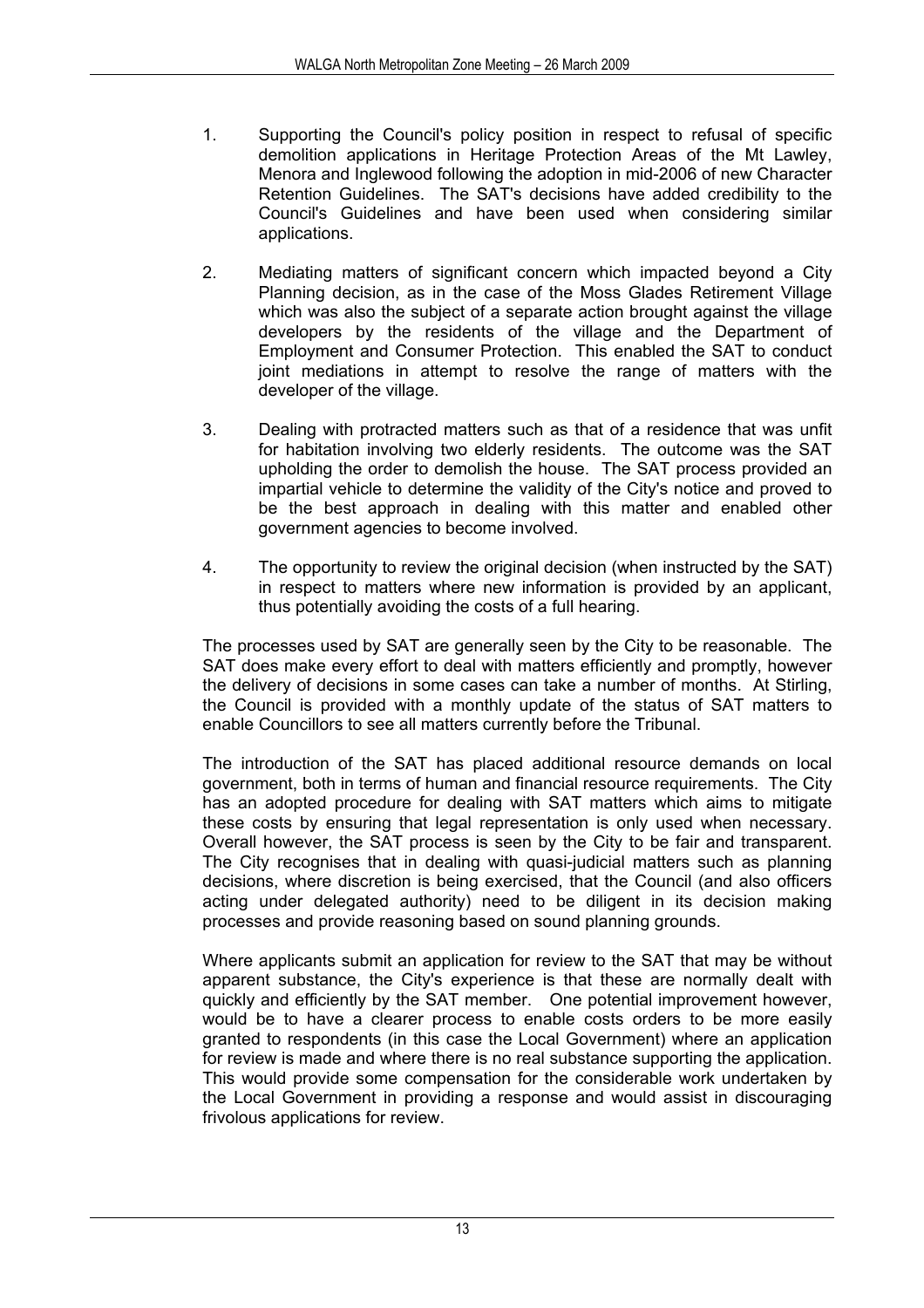# **RECOMMENDATION**

That the North Metropolitan Zone NOTES the report of the City of Stirling in relation to the State Administrative Tribunal Process.

# **This item was considered earlier in the meeting, in conjunction with Item 7.2**

# **8. WALGA STATE COUNCIL AGENDA – MATTERS FOR DISCUSSION**

**(***Zone delegates to consider the Matters for Decision contained in the WALGA State Council Agenda and put forward resolutions to Zone Representatives on State Council)*

# **Matters of Particular Interest on State Council Agenda**

No comment was raised.

**MOVED Cr Fishwick SECONDED Cr Steward that the WALGA State Council agenda be RECEIVED.** 

# **The Motion was Put and CARRIED CARRIED**

# **9. WALGA STATE COUNCIL MEMBERS' REPORTS**

The Chairperson provided an overview of the WALGA President's Report for March/April 2009 – Attachment 1 refers.

**MOVED Cr Roberts SECONDED Cr Tyzack that the WALGA President's Report be RECEIVED.** 

# **The Motion was Put and CARRIED**

# **10. GENERAL BUSINESS**

Cr Mitchell advised that a WALGA/LGMA forum will be held on Monday 4 May 2009 at the Hyatt.

# **11. DATE, TIME & PLACE OF NEXT MEETING**

The next meeting will be held on Thursday 28 May 2009, at 6.00 pm at the City of Wanneroo.

# **12. CLOSURE**

The meeting closed at 1900 hrs.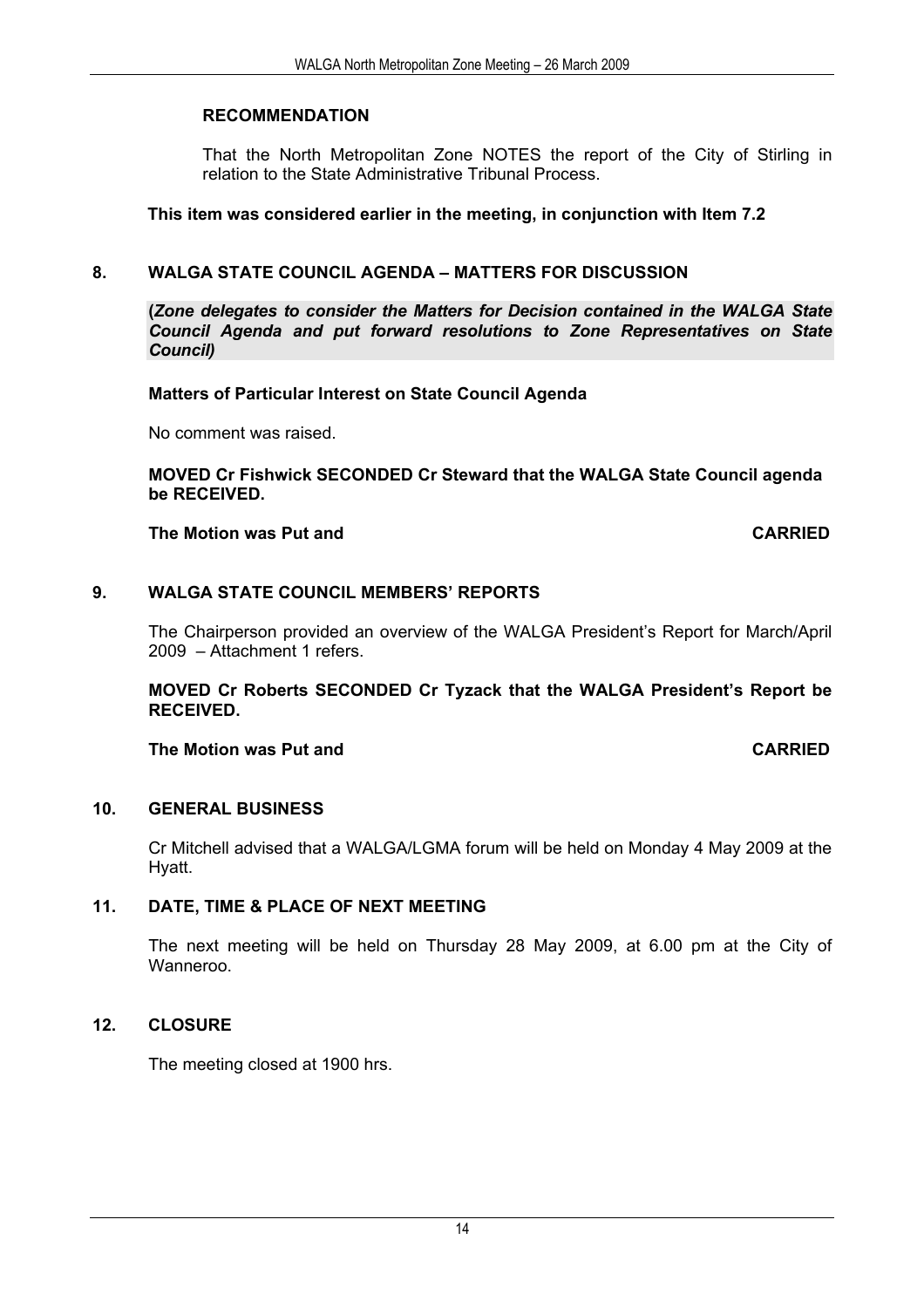**Attachment 1** 



# **WALGA PRESIDENT'S REPORT March/April 2009**

# **MINISTER FOR LOCAL GOVERNMENT'S REFORM PROPOSALS - LOCAL GOVERNMENT RESPONSE**

As you are aware the WALGA State Council held a special meeting on 4 March to discuss the sector's response to the Local Government Minister's call for voluntary amalgamations. State Council unanimously resolved to support voluntary structural reform of the sector, with WALGA directed to support Councils throughout the process and assist Local Governments in preparing responses to the Minister.

Lobbying activity to be carried out over the next few months will focus upon:

- seeking commitment to Principles and Actions of the SSS Report,
- support for a collaborative approach to reform,
- request to extend the timeframe for Council responses,
- appropriate financial resources to be made available to assist with the cost to Local Government in preparing submissions to the Minister, and
- seeking commitment that any changes to Local Government boundaries be based upon an appropriate business case that is demonstrated and proven to develop sustainable Local Governments.

The Association has been directed to seek to partner with the State Government, the Department, and the sector to achieve the best possible outcomes from a voluntary reform process. To this end, WALGA will be requesting that together with the State Government we develop more quantitative guidelines for Local Governments to use when preparing responses to the Minister.

The proposed framework would outline preferred reform models and benchmarks, identify specific elected member to resident ratios and area and/or population figures for consideration, dependent upon specific geographical locations of Local Authorities.

We are seeking to meet with the Minister as soon as possible to discuss these issues.

On an Operational front, WALGA's SSS Taskforce has endorsed an operational plan to guide WALGA staff on the Associations support for Local Governments.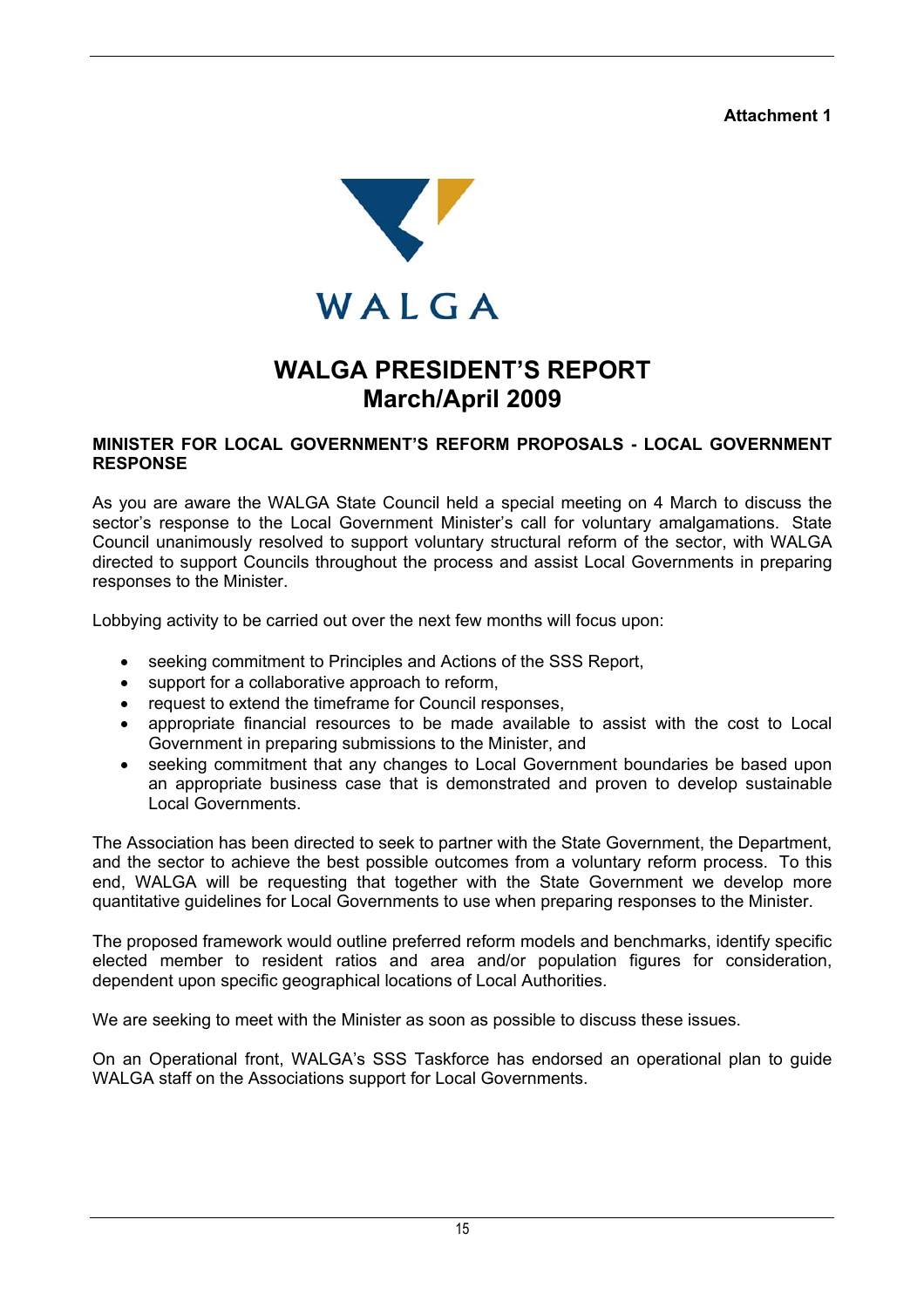There are two distinct phases to the reform proposals:

- Phase One Next six months Concentrate on the Sector
- Phase Two– Six to eighteen months Concentrate on the Community (As well as continuing communication with the sector)

The plan in Phase One will be aimed at the following:

- Assisting Local Governments in whatever capacity it can. This may be through attending meetings of ROCs, VROCs and Zone meetings.
- Identify and assist some individual Councils that may need specific help.
- Facilitating Community Meetings on the request of Local Governments.
- Provide a schedule of Consultants.
- Develop and provide resources such as a Template for submission responses and other resources as determined.
- Hold a State-wide Forum during the process.

In Phase Two we can inform the Community on the ability to demand a poll and the poll provisions and any information that can assist in advice to the community.

The Association has already sent a WALGA Officer to Queensland to obtain information on the Queensland amalgamation process and this information is invaluable and will be used to assist the Association and Local Governments.

We also held a forum for members of the Minister's Steering Group, Local Government Advisory Board members, LGMA Board members and State Councillors which heard from people involved in the South Australian and Queensland processes to gain knowledge on their reform activity.

It is hoped that the State-wide forum will be run in conjunction with the LGMA.

The Association is also represented on the four working groups the Minister has established.

- Corporate and Strategic Planning
- Commercial Enterprises and Urban Development
- Training and Capacity Building
- Legislative Reform

These working groups are actually using the research from the SSS report as a starting point; so this is very positive aspect to the reform announcements.

# **MEETING WITH THE DEPUTY PREMIER; MINISTER FOR HEALTH AND INDIGENOUS REFORM**

WALGA Deputy President, Mayor Troy Pickard, senior staff and I met with the Deputy Premier, Minister for Health and Indigenous Affairs the Hon Dr Kim Hames MLA on 20 January 2009.

The discussion focused on:

- the role of Local Government in service provision to Indigenous Communities,
- the Council of Australian Government's "Closing the Gap" on Indigenous Disadvantage agenda, and
- the development of the new Bilateral Agreement on Indigenous Affairs between the Commonwealth and State Government.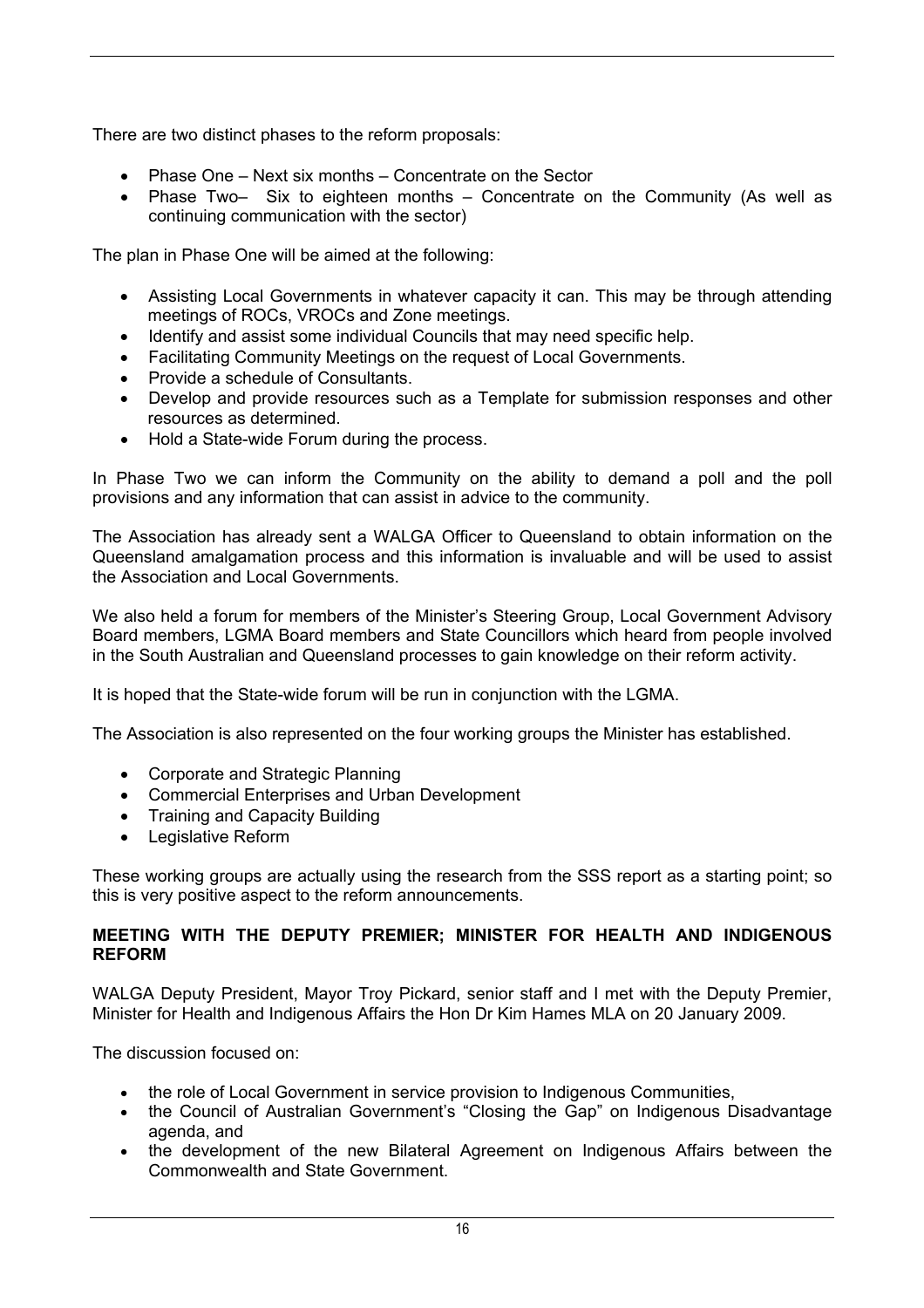The Minister agreed that Local Government needs to be included in the discussions, and advised he would insist that Local Government be a signatory to those components of the revised Bilateral Agreement for Indigenous Affairs for which they would have responsibility.

I outlined the current infrastructure issues facing the Local Government sector, advising that in order for Local Government to address the "Closing the Gap" agenda and deliver services to Indigenous Communities, infrastructure deficits need to be addressed.

The Minister acknowledged that this would need to be undertaken in order to move forward and was surprised that it had not already occurred. The Minister requested WALGA consider what support Local Government could provide to undertake such an audit.

# **INDIGENOUS IMPLEMENTATION BOARD**

The inaugural meeting of the Board was held in February 2009, with WALGA CEO Ricky Burges attending as a Board Member.

The purpose of this Board is to:

- build stakeholder involvement,
- ensure that recommendations from earlier reports have been implemented where appropriate,
- consider the structural underpinnings of indigenous disadvantage and
- recommend ways in which service delivery can be enhanced.

One key focus of the Board will be the development of a proposal for a regionally based reform agenda that can be progressed through COAG and modelled federally.

This will include recommending ways to improve Indigenous engagement in local decisionmaking and action, as well as enhancing the corporate and non-government sectors' involvement and contribution to positive outcomes related to the serious issues involved.

# **MEETING WITH MINISTER FOR ENERGY: TRAINING, HON PETER COLLIER**

Deputy President, Mayor Troy Pickard, senior staff and I met with the Hon Peter Collier MLA to discuss areas of interest within his portfolio. The impact of the street lighting tariff increase on Local Government was brought to the Minister's attention and the appropriateness of the increase in light of poor performance standards by Western Power and the lack of contestability in hardware, service, ownership and energy supply.

Street lighting issues discussed included energy efficiency and renewable energy, the time taken to repair faulty streetlights, lack of auditing, the time frame to undertake works, the lack of transparency with costs and the impact of Western Power policies on the Blackspot programme. The Minister requested additional information and WALGA will work with the Institute of Public Works Engineers (IPWEA) to put forward solutions for discussion.

The Underground Power Project was discussed in particular the impact of the local community funding contribution on projects being undertaken. The Minister advised that whilst there is no formal review of the project that this may be considered and WALGA would be a closely involved in any review.

In relation to TAFE, the Minister advised of his intention to instigate a review of the TAFEWA system. CEO Ricky Burges sought and received an indication that WALGA would be invited to contribute feedback on the effectiveness of the system, with a particular emphasis faced by rural, regional and remote Councils, and in the difficulty faced by most Local Governments in receiving a consistent range of training service support.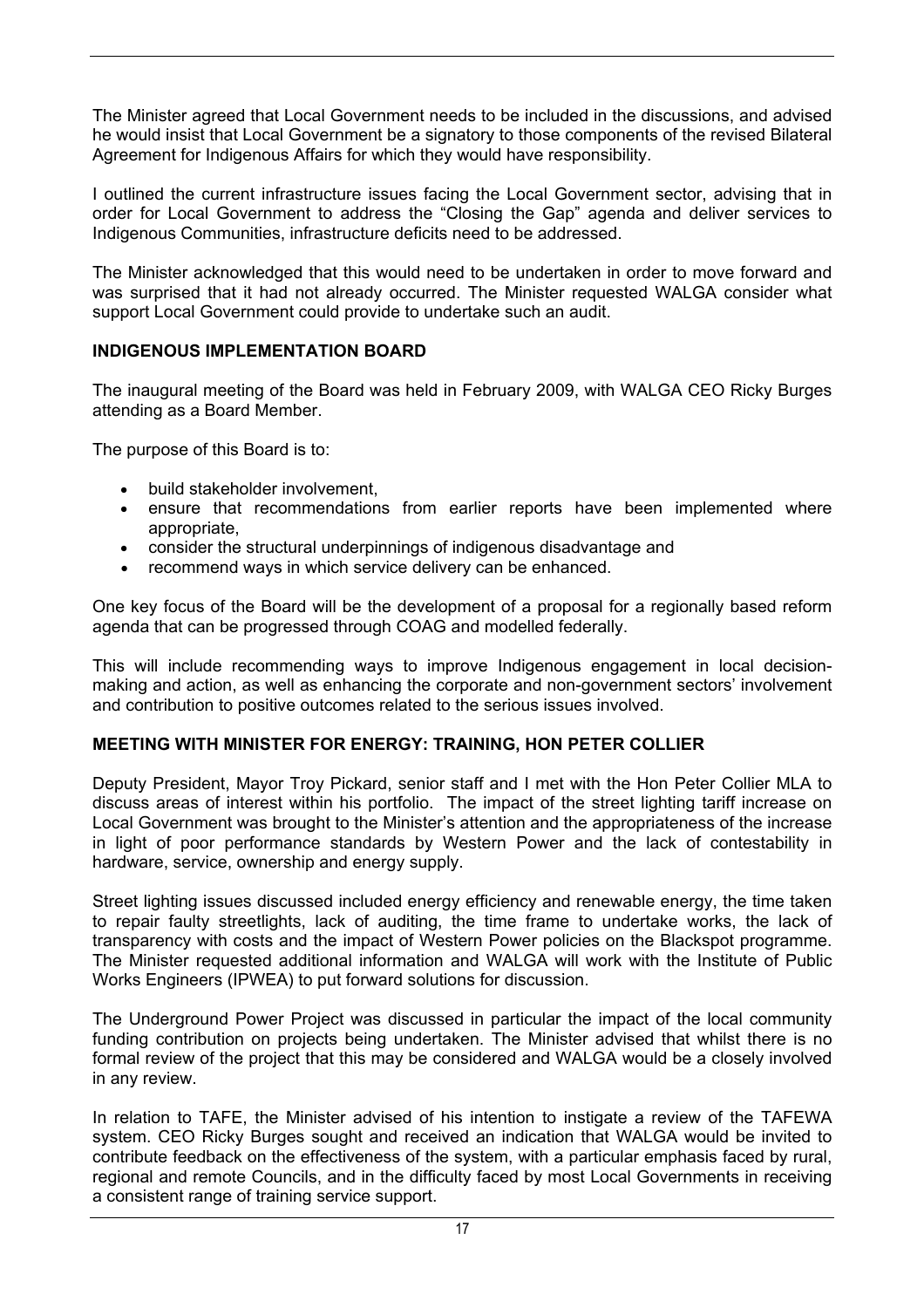I also discussed the Government's Local Government reform agenda and raised concern that the public threat of forced mergers does not demonstrate a commitment to partnership. WALGA sought the Minister's support to ensure that there is collaboration and cooperation between State and Local Government and WALGA so that an effective and sustainable outcome is achieved.

# **MEETING WITH MINISTER FOR ENVIRONMENT; YOUTH, HON DONNA FARAGHER**

On 24 February, I met with the Minister for Environment; Youth, Hon Donna Faragher MLC to discuss key issues of concern for Local Government.

The Minister expressed ongoing commitment to the *Towards Zero Waste* vision for Western Australia, and indicated she was awaiting the outcome of the national Container Deposit Systems report and listening to local stakeholders with regard to this issue.

I reinforced the importance of partnerships on agreed areas of mutual endeavour, and the Minister committed to a partnership approach and ongoing dialogue with the sector. I also conveyed the high levels of commitment and investment by the sector in the areas of environmental protection and natural resource management, and the importance of having both Local Government and the Department of Treasury and Finance involved in the governance arrangements for natural resource management in Western Australia.

In relation to climate change, we enquired as to the level of work currently being undertaken by the State Government, given Local Government abatement measures to date and the strong requirement for adaptation investment, particularly in relation to land use planning and infrastructure provision. The Minister reinforced the Government commitment to an adaptation strategy, which is currently a work in progress.

In relation to coastal and marine issues, the Minister agreed that a contingency funding model is worthy of consideration on the issue of the management of deceased or dying marine mammals in coastal environs, and that she would refer it to the Department of Environment and Conservation for consideration.

The Minister indicated she would like to meet quarterly and also committed to her availability on an ad hoc basis where the need arises.

# **MEETING WITH THE POLICE COMMISSIONER, KARL O'CALLAGHAN**

On 25 February 2009, the Deputy President Troy Pickard and Mayors, Presidents and Chief Executive Officers from the Central, Great Eastern, Murchison and Peel Zone joined me in meeting with Police Commissioner Karl O'Callaghan. The focus of the meeting was to discuss police resourcing concerns and the closure of the Menzies, Trayning and Upper Gascoyne police stations.

The meeting was very productive, with the Commissioner expressing genuine willingness to work in partnership with Local Government. He acknowledged the tensions that are faced in sustaining regional communities, and understood the necessity of police presence to attract investment and essential government services. The Commissioner advised that the Menzies, Upper Gascoyne and Trayning police stations would remain closed at this time; however conceded that the better service promised may not have been completely honoured and would work with the affected communities to address their concerns.

The Commissioner extended an invitation to Deputy Mayor Troy Pickard and I to meet on a quarterly basis to discuss issues impacting on Local Government and their communities. I accepted the invitation and I will arrange for an agenda template to be distributed to Member Councils to ensure your issues are addressed. The Commissioner also advised that he would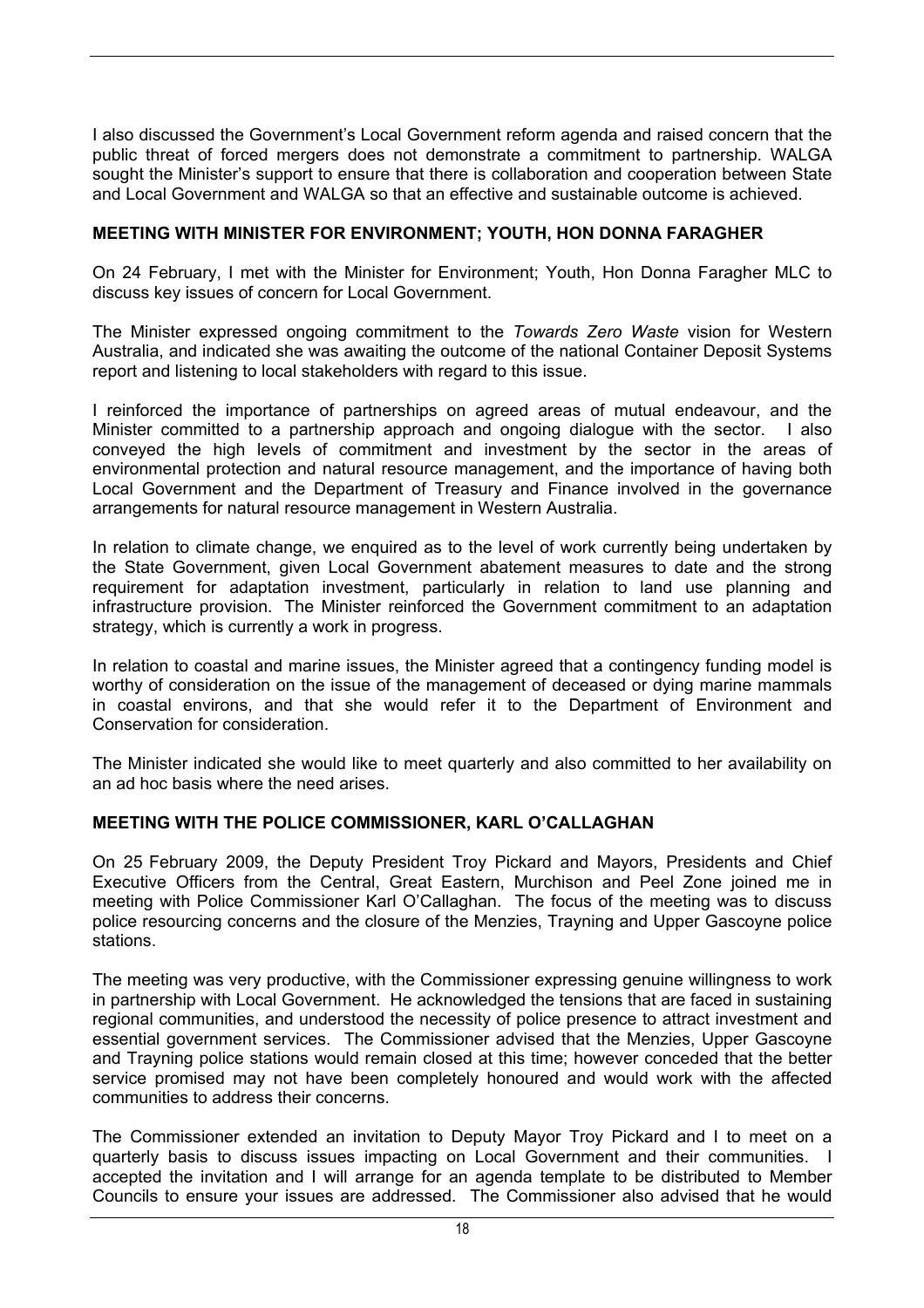welcome invitations to meet with individual Local Governments to discuss their policing issues. I encourage you to invite him to your Council or Zone meetings.

# **PREFERRED SUPPLY – ASSET MANAGEMENT CONSULTANCY SERVICES**

In response to Member requests, WALGA has put together a Panel of providers for professional services in the area of asset management.

It is expected that Local Governments will draw off the Panel to source external services of both an advisory and technical nature to support its Asset Management activity. The Panel is also intended to deliver the expertise into the sector that allows Local Governments to become selfsufficient with respect to future asset management activities. In addition to meeting the strategic and educative needs associated with the development of Asset Management Plans (and/or implementation of WAAMI outcomes), the panel will provide access to technical services such as condition testing, measurement and predictive modelling, and data mapping. The contract provides specialist services for all asset classes.

Access to suppliers on the Panel is through the means of direct quotation on an assignment or project basis. WALGA has also developed a Consultancy Contract Template that is recommended for adaptation and use for engaging the Preferred Supplier consultancy. WALGA is currently engaged in a contracting process and anticipates the appointment of a broad panel of 15 providers of generalist and specialist services. The new Contract will be accessible from 8 May 2009.

# **PREFERRED SUPPLY - TRUCKS AND ASSOCIATED EQUIPMENT**

WALGA is pleased to confirm the establishment of a new Preferred Supplier Panel for the Provision of Trucks and Associated Equipment.

A total of eight (8) suppliers have been appointed to this panel, including three (3) located in regional Western Australia. Suppliers include:

- **Kenworth Daf WA** suppliers of Kenworth and Daf
- **Scania Australia** suppliers of Scania
- **Albany City Motors** suppliers of Isuzu
- **Paveline International** road maintenance specialists
- **Waltons** suppliers of Isuzu, Mercedes, Freightliner, Sterling
- **Diesel Motors Trucks** suppliers of Mercedes, Freightliner, Sterling
- **Purcher International** suppliers of Mitsubishi Fuso, Iveco, International
- **AV Truck Services** suppliers of UD Nissan, Man, Western Star

The new Preferred Supplier Panel will offer a broad range of benefits to WALGA Members on Trucks and Associated Equipment, including discounts on market rates and increased flexibility for Members by offering an extensive equipment range, brand representation, pricing alternatives and facilitates direct access to suppliers.

The unique pricing structures of and the numerous options and specifications associated with Trucks and Associated Equipment dictated that this Preferred Supplier Panel operate via a multiple quotation system, the competitiveness of which will deliver pricing advantages and savings to Members.

Members will be able to access the Panel directly or by using a form of quotation outlining the purchase requirement along with specification details and then forwarding this documentation to some or all of the endorsed Panel members.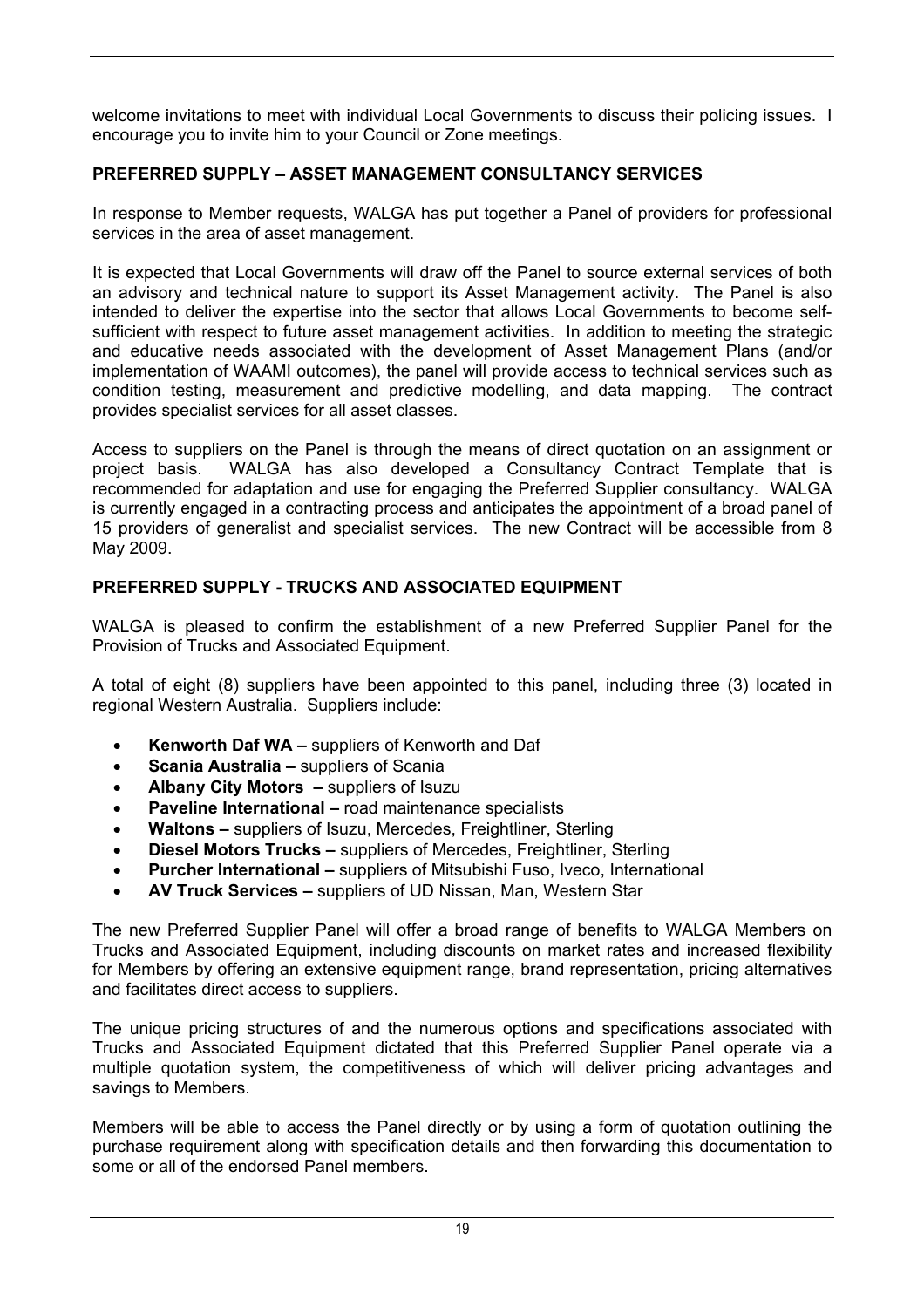For Members seeking to dispose of used Trucks and Equipment, WALGA has established a convenient disposal facility that can be accessed through the WALGA Tender Bureau Service.

For further information, please contact Business Development Project Manager, Dale Chapman on 08 9213 2095 or email dchapman@walga.asn.au

# **NATURAL RESOURCE MANAGEMENT (NRM)**

WALGA, in collaboration with LGANT and the LGAQ and the Northern Alliance of NRM Regions (including the Rangelands NRM region) are developing a multi million dollar proposal to the Australian Government Caring for our Country program.

The proposal seeks to support local governments in the assessment and integration of ecological assets into their strategic planning and land use planning frameworks.

Based on the successful Perth Biodiversity Project, the proposal seeks the resources to work with individual and regional local governments to achieve the following outputs over a five year period:

- an audit of biodiversity assets in the region (focusing on the area managed by the eight Local Governments situated in WA)
- development of biodiversity and NRM planning guidelines
- development of Local Biodiversity or NRM Protection strategies developed by Local Governments in the region
- preparation of management plans for natural areas
- development and delivery of training and awareness workshops for Elected Members, CEOs and Staff
- development and delivery of an Environmental Youth Engagement Model to increase and enhances the knowledge, skills and experiences of young people in relation to Local Government and local community NRM
- the development of a template for Council-based community volunteer programs designed to attract regional visitors to volunteer in council NRM programs (based on a Queensland Remote Regional Council Grey Nomad pilot program).

# **INTRODUCTION OF ROMAN II**

The ROMAN replacement project is an important and essential undertaking of Local Government being considered at this State Council meeting. In parallel with the State Council agenda process WALGA has been briefing CEOs, Asset Managers, Engineers and Works Managers on the replacement project and the proposed replacement product. Feedback so far has been positive.

# **2009 ASSET MANAGEMENT FORUM 8 MAY 2009**

The program for the inaugural WA Local Government Asset Management Forum is in the final stages of completion. This one day event will focus on the key issues facing Local Governments in the management of Local Government assets.

The Forum will cover: Asset Management, National and State perspectives; WA Local Government Asset Management perspectives; and how to address the challenges and opportunities for WA.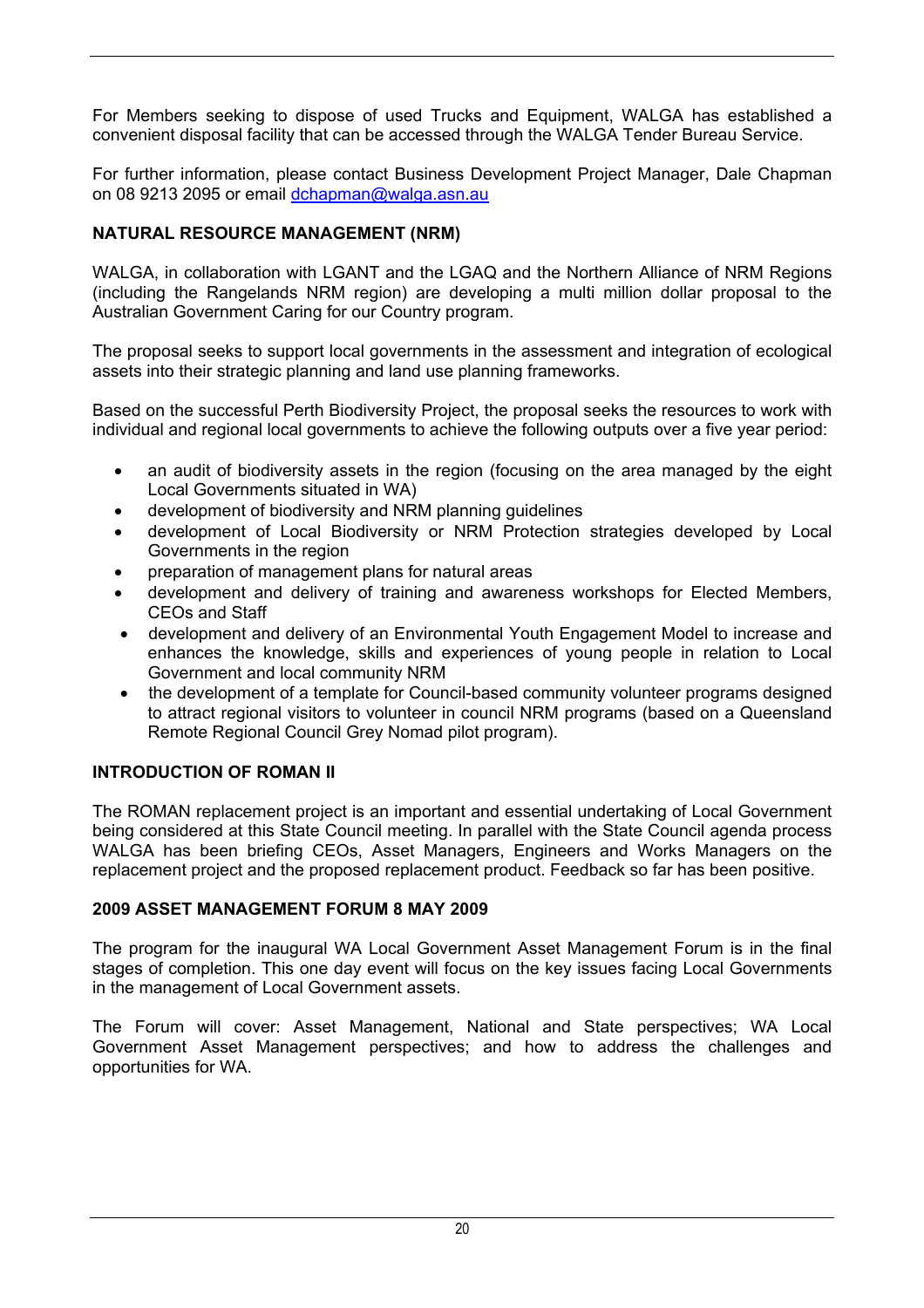# **RECYCLED PRODUCTS IN LOCAL GOVERNMENT CONSTRUCTION AND MAINTENANCE ACTIVITIES**

WALGA was awarded a grant from the Strategic Waste Initiatives Scheme to develop a policy position and framework to facilitate the use of recycled content by Local Government in construction and maintenance activities.

A draft report, looking into the drivers and inhibitors for Local Government to use recycled materials in roads, paths and other appropriate infrastructure, has been drafted by the consultants for the working group overseeing this project. The draft report will be available for comment by the end of the March. We are interested to hear comments from the Pilbara and Kimberly on the report and how it addresses specific needs of these regions.

# **PRESIDENT'S CONTACTS**

During the February – March period, contacts that have occurred or are scheduled to take place prior to the April State Council meeting are as follows:

# **State Government Relations**

### **Meetings with:**

- NRM Ministerial Review Meeting
- Inquiry into the Tobacco Products Control Amendment
- Water Forever, Mr Jim Gill, CEO, Water Corporation, Ms Meredith Blais, Manager, Water Industry Policy
- Mr Paul Papalia MLA, Shadow Minister for Local Government
- Hon Eric Ripper MLA, Leader of the Opposition
- Swan River Trust Local Government Mayoral Forum
- Hon Donna Faragher MLC, Minister for Environment; Youth
- Commissioner Karl O'Callaghan, WA Police
- Hon Peter Collier MLC, Minister for Energy; Training
- Mr John Bowler MLA
- Hon Robyn McSweeney MLC, Minister for Child Protection; Community Services; Seniors & Volunteering
- Mr John Crosby and Mr Craig Mickle, Australian Government Western Australian Grain Freight Review

# **Local Government Relations**

# **Meetings with:**

- Mr Bradley Woods, CEO, Australian Hotels Association
- Regional Chairs of NRM Workshop
- Local Government Reform Steering Committee
- Conservation Commission
- ALGA Board Meeting
- Lord Mayor's Distress Relief Fund
- Dr Shayne Silcox, CEO, City of Melville
- LGIS Planning Day
- Mr Stuart Wearne, CEO, Town of East Fremantle
- Canning Bridge Steering Group
- Mr Greg Denton, Worley Parsons, Mr Michael Boros & Mr Vince Paparo, Freehills Pilbara Integrated Power Project
- ALGA Board Strategic Planning Meetings